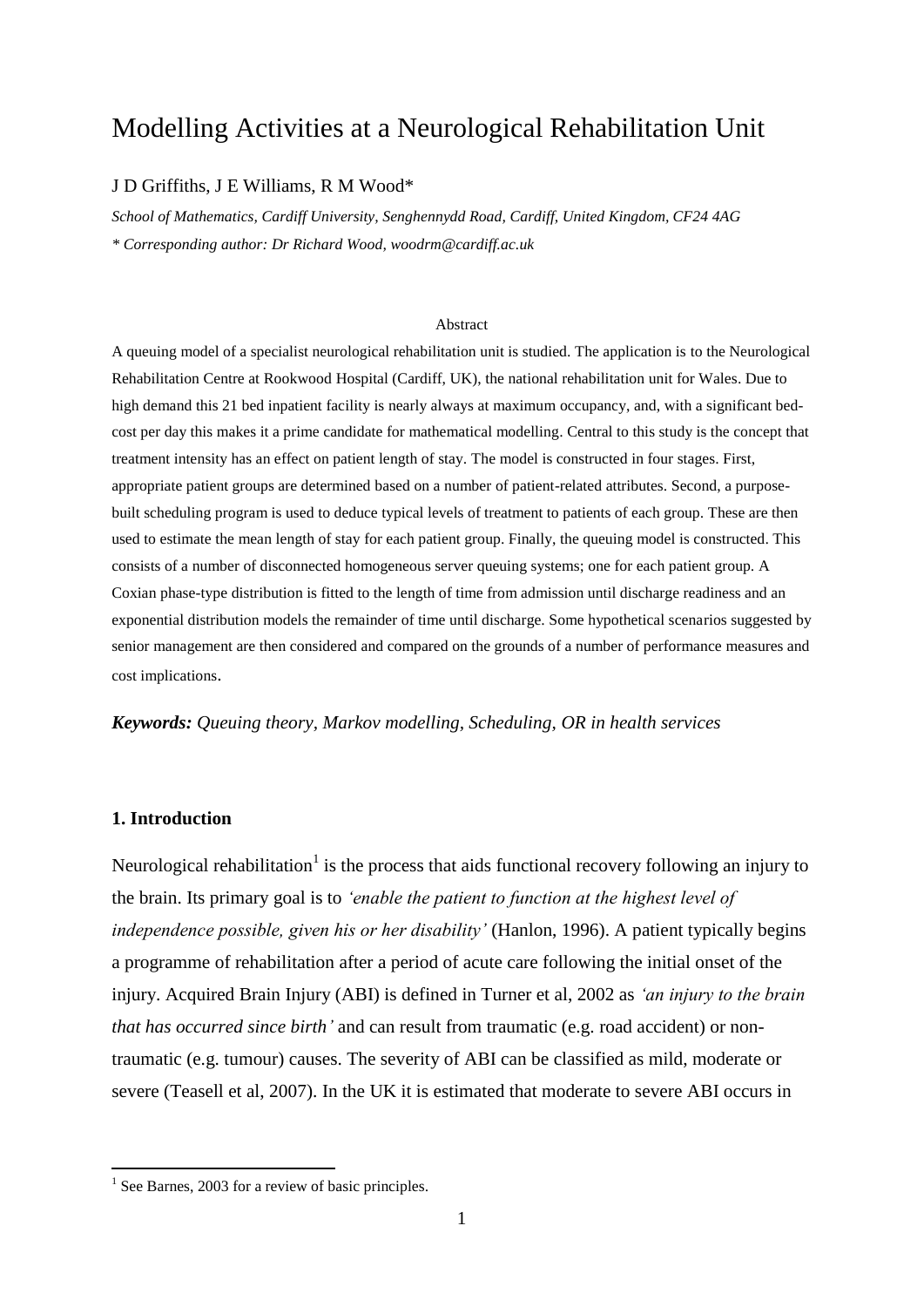25 per 100,000 people per year (Turner-Stokes, 2003). It is such patients that are appropriate candidates for an inpatient rehabilitation programme.

The aim of this study is to mathematically model the activities at an inpatient neurological rehabilitation unit. The application of this project is the Neurological Rehabilitation Centre at Rookwood Hospital in Cardiff, Wales. Admission to this facility is by referral only. There are approximately five referrals received every fortnight and these are placed in a non preemptive priority<sup>2</sup>-based queue. This level of demand exceeds supply and so there is always a queue. The size of the queue is reduced by either the withdrawal of a referral (due to transfer, discharge or death) or by an admission. For a patient to be admitted there must be an available bed and a sufficient skill mix on-hand to cater for the needs of the referred patient (it is therefore not always possible to admit the highest priority patient in the queue). Because of this, there are typically only 21 beds occupied out of an available 25. Once admitted, treatment is provided by (up to) six departments<sup>3</sup> in line with the weekly master schedule. When patients have demonstrated satisfactory recovery in the field of each department, a date of expected discharge readiness is set and the discharge destination<sup>4</sup> is informed of this. The date of readiness is generally about four months from admission. However, this is rarely the date of ultimate discharge due to the inability of the discharge destination to accept the patient on-time. This delay to discharge or bed-blocking typically adds about one month to length of stay.

What has been explained in the previous paragraph is a queuing system. This can be modelled by discrete-event simulation (to capture the precise time and state relationships of events) or queuing theory. The latter is used in this study owing to the research potential and the benefits of analytic over simulated results. Despite a thorough literature search, no studies were found that produce a queuing model of a neurological rehabilitation facility. This lack of previous research background alongside the cost (£480 bed cost per day) and scarcity (annual demand = 130; annual supply =  $21 \times 12/5 = 50$ ) of services, provide a strong motivation for this study.

Whilst there is no specific literature linking queuing theory and neurological rehabilitation, there are some queuing studies in geriatric care that are comparable. The congruency in

-

 $2$  Determined by injury severity and time spent in queue.

<sup>&</sup>lt;sup>3</sup> Physiotherapy, occupational therapy, speech and language therapy, psychology, dietetics, orthopaedics (in order of decreasing size as measured by number of full-time equivalents).

 $4$  Typically (62%) own home with social services support (see Table A.1).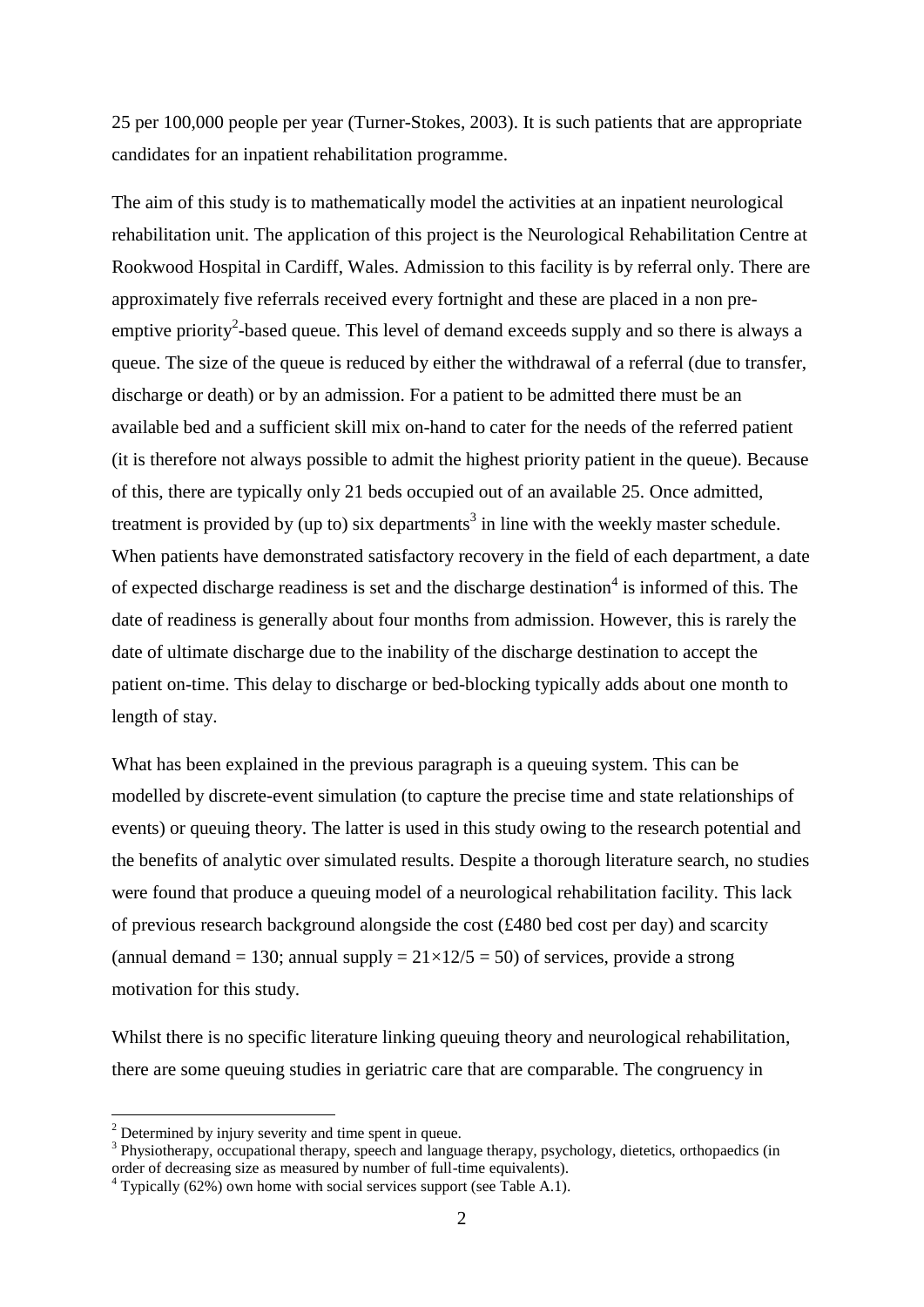patient flow permits a comparison, i.e. accident and emergency followed by some form of inpatient facility and then community care. Taylor et al, 1998 use a queuing model to study the movement of geriatric patients between the hospital and the community. Faddy  $\&$ McClean, 2005 fit phase-type distributions to length of stay in the hospital and community and later, in McClean & Millard, 2007, incorporate this service distribution within a queuing model. The authors state that *'keeping patients longer in hospital, and improving their fitness for discharge can reduce the transfer of patients to secondary care systems and may in the long-term both improve hospital performance and reduce costs'*. This very notion is echoed in Turner-Stokes, 2007 with regard to the rehabilitation of ABI patients.

However, it is not just length of stay (LOS) that affects functional ability on discharge. Many clinical studies indicate that the intensity of treatment received also has an effect on patient outcome<sup>5</sup> (Heinemann et al, 1995, Cifu et al, 2003). There are also those that suggest that treatment intensity affects LOS (Blackerby, 1990, Slade et al, 2002) and since LOS affects outcome (Spivack et al, 1992, Sandhaug et al, 2010) a trilateral relationship between these three measures is inferred. Unfortunately, for this study, data is not available for community care and so the queuing model is restricted to the rehabilitation unit only. There is therefore no reason to permit variability on outcome within this study and so treatment intensity and LOS are the respective independent and dependent variables. In the queuing model, average LOS is equivalent to the mean service time of a service channel (bed). The mean service rate is the reciprocal of this value. The effect of treatment intensity is incorporated by conditioning these service rates on the intensity of treatment received.

However, the amount of treatment provided is not directly controlled by clinicians – it depends on the amount allocated on the weekly master schedule<sup>6</sup>. In order to ask realistic questions of the model that relate to changes in treatment intensity, it is necessary to produce appropriately modified versions of this master schedule. For example, if the workforce is increased by 50% then a master schedule based on this change would be constructed from which treatment intensity can be deduced. Since the construction of the master schedule by hand takes many hours each week it is not appropriate to ask therapists to produce these versions. An automated scheduling program that replicates the process is therefore sought. However, such a program is not suitable for all of the departments. In fact, only the

-

 $<sup>5</sup>$  Defined as functional ability on discharge.</sup>

<sup>&</sup>lt;sup>6</sup> Departments schedule their treatment consecutively and in order of increasing size during the preceding week. The master schedule is an amalgamation of these departmental timetables.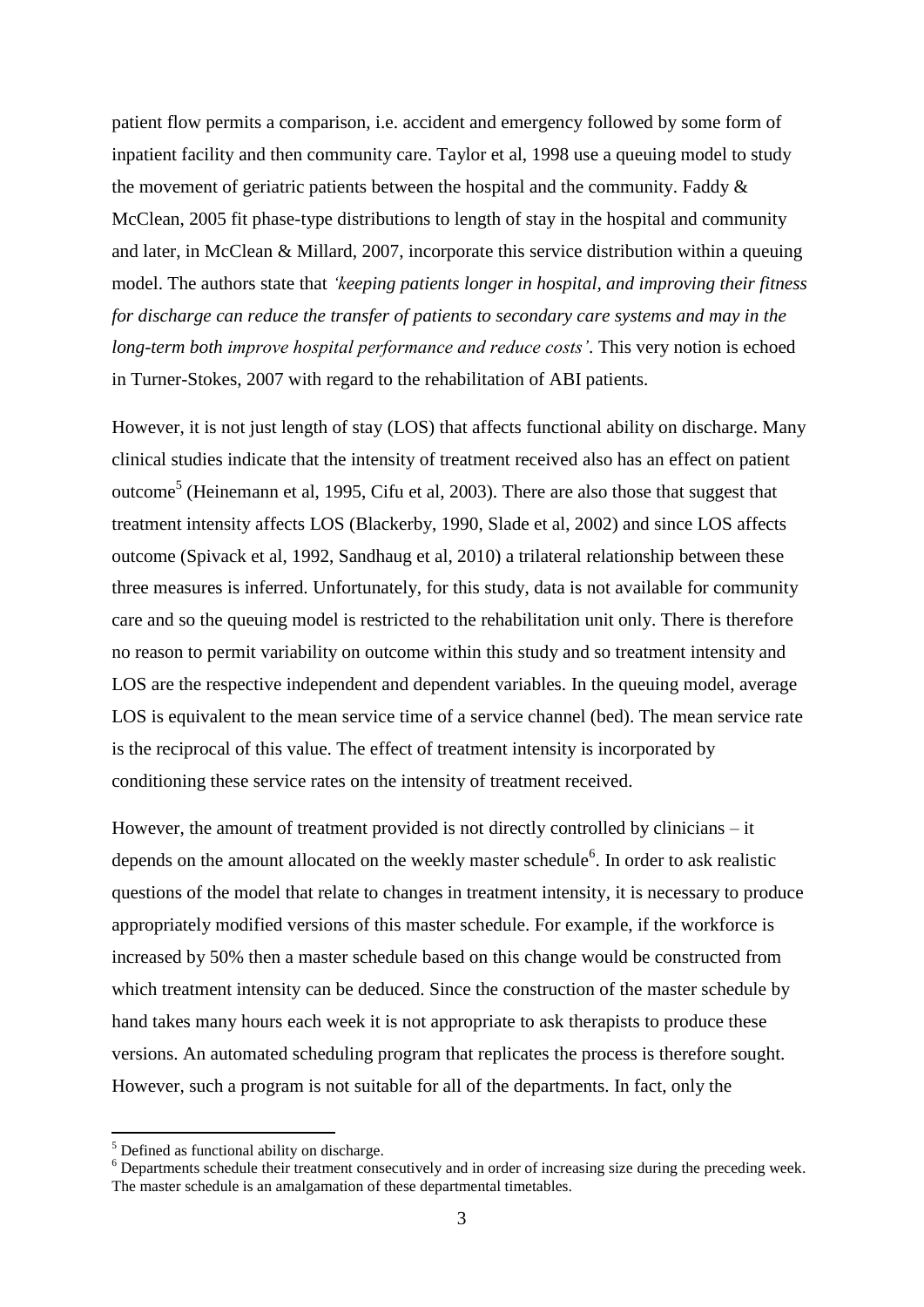physiotherapy department has a sufficient number of staff and a clear-enough set of treatment allocation guidelines to make an automated program viable. It is assumed that any changes made to the physiotherapy department are replicated across the other departments. The quality of timetables produced by the program actually surpassed those produced by hand and so replaced the manual approach for the week-to-week scheduling of physiotherapy treatment. This program is described in Section 2.

The rest of this paper is structured as follows. A computer program designed to solve a multiserver queuing system with balking and reneging for steady-state results is described in Section 3. This will be of use in the construction of the model (Section 5) in which a Coxian distribution is fitted to the length of time from admission to discharge readiness and an exponential distribution is fitted to the remainder of time until discharge. Thereafter, a number of hypothetical scenarios are considered using the model in Section 6. A discussion is provided in the final section.

# **2. The automated scheduling program**

# *2.1 Background*

Treatment is provided to patients in pre-arranged sessions. For the physiotherapy department there are about ten types of session that can be performed. These differ in duration, activity performed, and number of therapists/patients in attendance. For example, a 'stretch' is 30 minutes with one or two therapists and a single patient, whilst a 'group' is 45 or 60 minutes with one therapist and about three patients. A 'standard' session is 45 or 60 minutes and is either a 'single', 'double' or 'triple' depending on how many therapists are involved in treating the patient.

The physiotherapy timetable details the start and end time, type, providing therapist(s), and recipient(s) of each session scheduled for that week. It is produced on the Thursday of the preceding week (to that for which treatment is being scheduled) after all of the other (smaller) departments have allocated their sessions. Treatment allocation is dependent on the following six variables: patient demand (number of requests for each session type), patient attributes (preferred therapist, preferred time of day, number of therapists to stretch etc), patient priority (scale of zero to five), patient availability (after sessions allocated from other departments), therapist attributes (band level, ability to perform certain session types) and therapist availability (based on working hours, annual leave, meetings etc).

4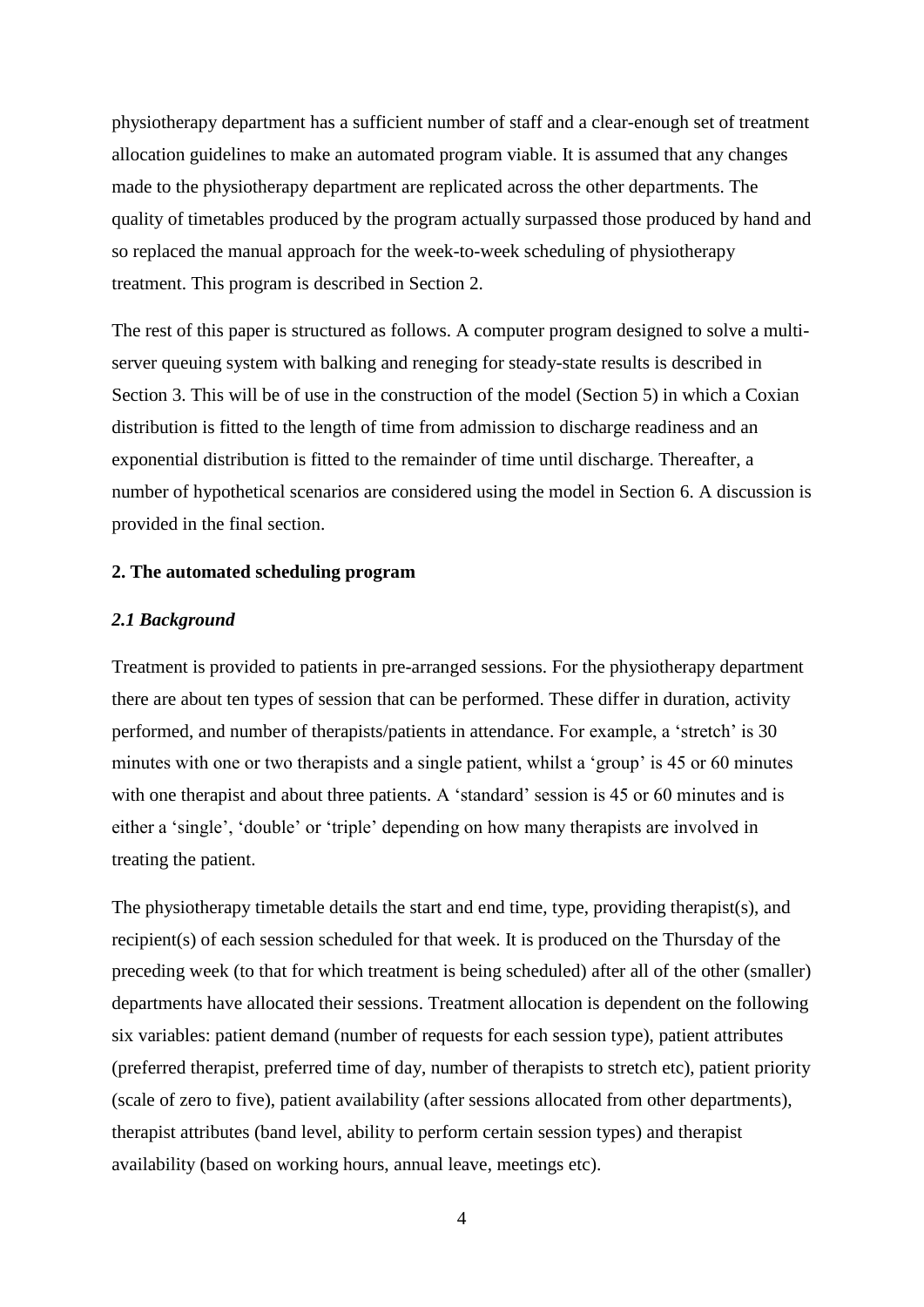# *2.2 Constraints*

A number of constraints have been deduced through discussion with clinicians.

#### *2.2.1 Hard constraints*

There are 17 hard constraints. These range from rather obvious ones like *'the start time of a session must be before the end time'* to *'the band level of at least one providing therapist must be at least the patient's minimum requirement'*.

#### *2.2.2 Moderate constraints*

These can be thought of as hard constraints whose satisfaction is non-essential. It is thought that by representing the most important soft constraint violations by a discrete measure a more precise picture of their incidence can be formed. This will allow for a more targeted approach in their satisfaction. There are four moderate constraints. One of these relates to the importance of ensuring an even spread of treatment sessions throughout the working week. For group sessions, the number of violations is determined as follows. First, the minimum,

$$
n^{\min} = \left[ \frac{1}{5} \sum_{\forall d} n_d \right],
$$
 and maximum,  $n^{\max} = \left[ \frac{1}{5} \sum_{\forall d} n_d \right]$ , number of group sessions allowed to

occur on each day are deduced (where  $n_d$  is the number of group sessions that occur on day  $d = 1, \ldots, 5$ ). Second, each day is scored depending on whether the number of sessions is

contained within the acceptable range, i.e.  
\n
$$
\delta_d^{\min} = \begin{cases}\n0 & \text{if } n_d \ge n^{\min} \\
n^{\min} - n_d & \text{if } n_d < n^{\min}\n\end{cases}, \quad \delta_d^{\max} = \begin{cases}\n0 & \text{if } n_d \le n^{\max} \\
n_d - n^{\max} & \text{if } n_d > n^{\max}\n\end{cases}
$$
\n(1)

Finally, the number of violations is calculated as

$$
\max\left(\sum_{\forall d} \delta_d^{\min}, \sum_{\forall d} \delta_d^{\max}\right) \tag{2}
$$

There are no constraint violations if the difference in number of group sessions assigned on any two days is not more than one.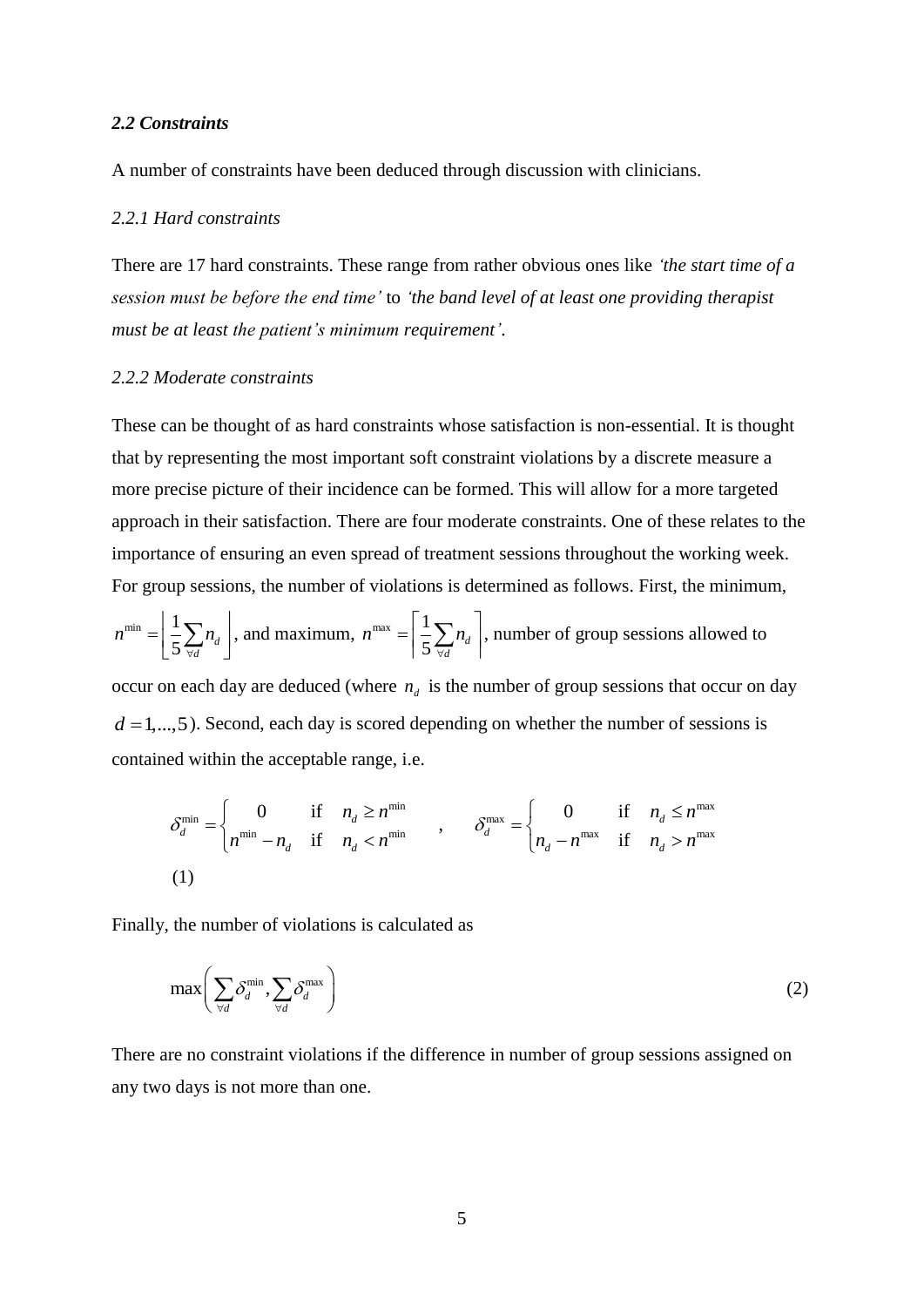### *2.2.3 Soft constraints*

There are five soft constraints whose weighted addition forms the continuous-valued objective function. These measure the extent to which desirable conditions (such as allocation to preferred therapist or time of day) are satisfied. Perhaps the most important is attaining a fair allocation of sessions. The component of the objective function that relates to this is calculated as

$$
\sum_{i=1}^{n} p_i \sum_{s=1}^{10} w_s \left( n_{i,s}^{\text{dem}} - n_{i,s}^{\text{sch}} \right)^2 \tag{3}
$$

where  $p_i$  is the priority level of patient  $i = 1, ..., n$ ,  $w_s$  is the weight applied to session type s, and  $n_i^{\text{dem}}$  $n_{i,s}^{\text{dem}}$  and  $n_{i,s}^{\text{sch}}$  $n_{i,s}^{\text{sch}}$  are the number of sessions of type s demanded and scheduled for patient *i*.

# *2.3 Solution*

A three stage local search based approach is used to provide an approximate solution to what is a hierarchical multi-objective combinatorial optimisation problem.

#### *2.3.1 Stage One: Initial construction*

There is a specialised constructive heuristic algorithm for each type of session that produces an initial assignment. These stochastic algorithms create an initial solution that is not just valid but is also high quality. This reduces the workload of subsequent local search algorithms and has been shown to enhance the quality of the final solution (since local search algorithms can struggle in highly constrained situations).

# *2.3.2 Stage Two: Moderate constraint optimisation*

The objective here is to reduce the number of moderate constraint violations whilst respecting hierarchical precedence. Although not referred to at the time, the formulae for the number of violations (Section 2.2.2) have been carefully developed to represent a minimal distance to feasibility. The number of violations represents the minimal number of moves or swaps required to satisfy that moderate constraint for the patient in question. Whilst each moderate constraint has a tailor-made algorithm, the approach is essentially the same. First, a patient is selected that has one or more violations of the moderate constraint in question. Second, the algorithm identifies any 'problem' sessions that are causing the violation(s). For each of these, a number of corresponding 'swap' sessions are intelligently identified that, when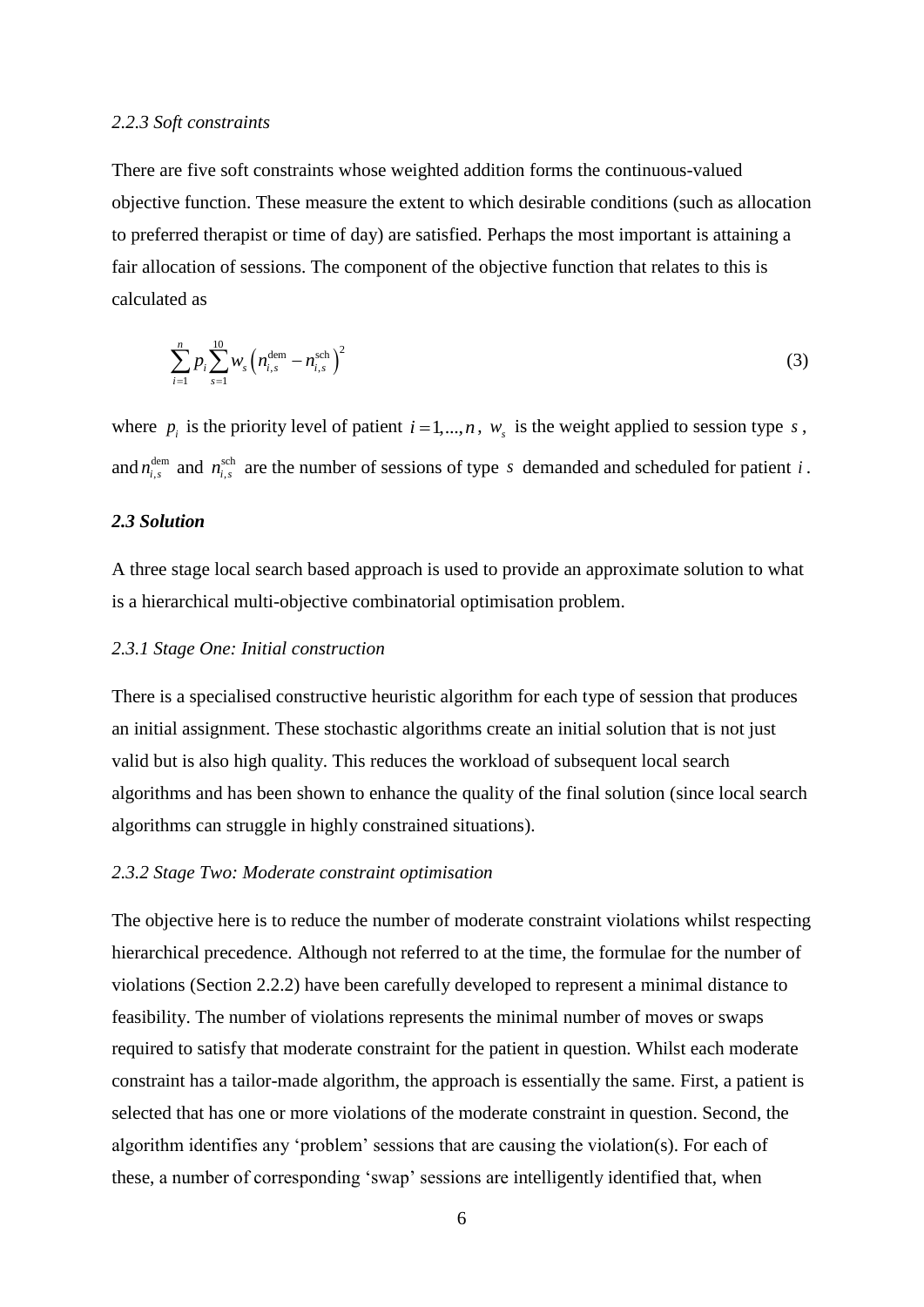exchanged with the problem session, result in fewer violations of the moderate constraint. This effectively trims the neighbourhood to consider only improved solutions. Each of these is then evaluated and the best one (based on the hierarchy of constraints) is chosen (i.e. guided steepest descent). This represents one iteration. If no improvement can be found then a lower-priority patient is selected. After all patients have been considered then a lower-order moderate constraint is investigated.

### *2.3.3 Stage Three: Soft constraint optimisation*

A generic local search based algorithm is used in repetition to further optimise the solution with respect to hierarchical precedence. First, a list of all sessions is created. Second, a session is picked at random and exchanged, in turn, with the other sessions. Simulated annealing is then used to determine whether or not to accept a neighbouring solution. If reductions in moderate constraints are possible, then such swaps are accepted regardless of objective function value. If a swap is accepted, then the list of sessions is reset. Otherwise, the session is removed from the list to avoid it being chosen again (i.e. tabu search).

# *2.4 Results*

The automated scheduling program (coded in MS VBA owing to user familiarity) was trialled in the latter quarter of 2010. During this period it was used alongside the manual approach and results were compared (Table 1). Not only was timetable quality considerably better, but employee time expended was significantly lower. By hand, the timetable would take a therapist eight hours each week to produce, but with the automated program, this is reduced to fewer than two. In addition, suitable data for audit purposes and future outcomes research are automatically output. Owing to these significant advantages, the program was adopted by the physiotherapy department in January 2011 and has been used each week since.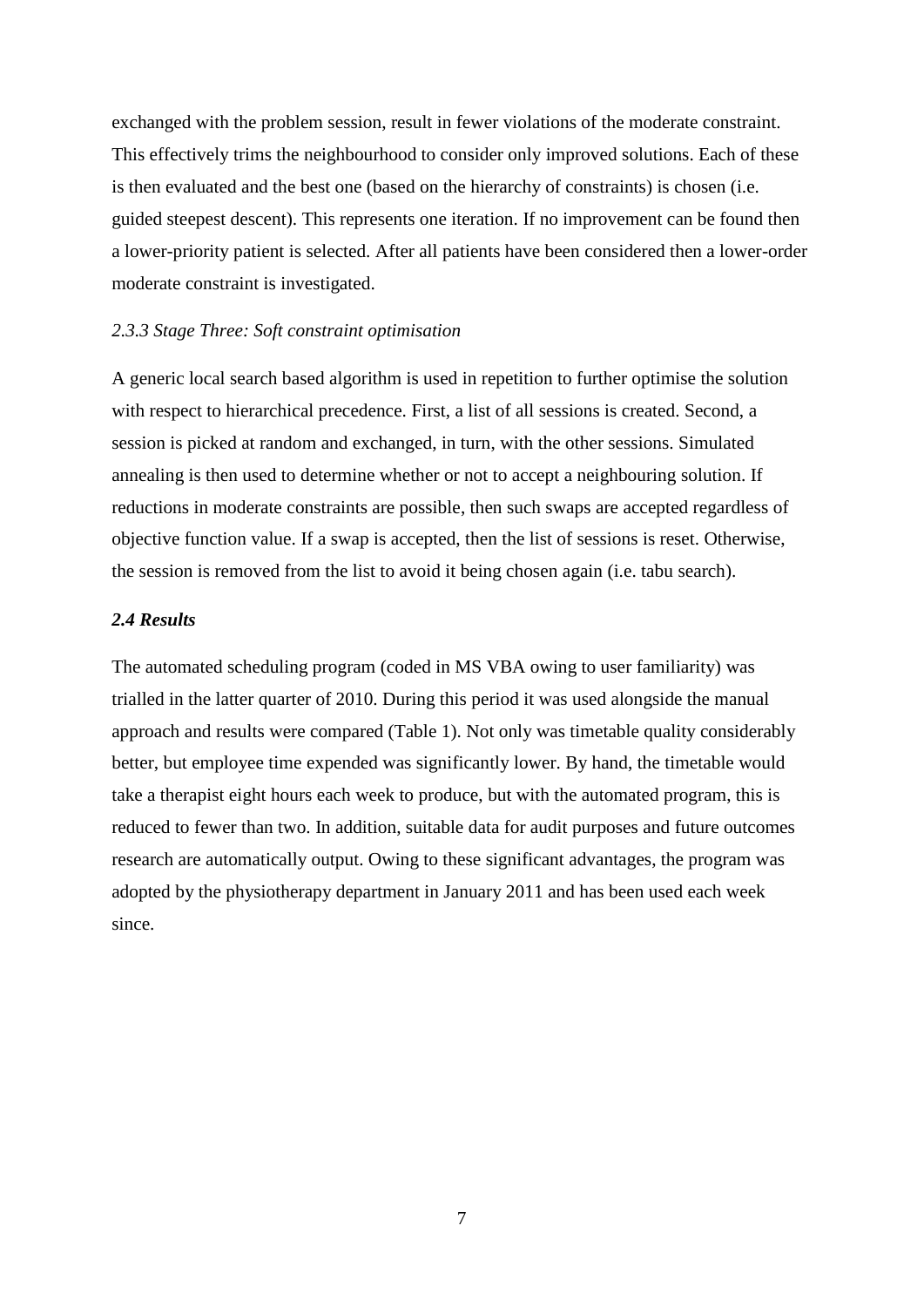| standard desktop computer                                        |          |          |         |          |            |         |  |  |
|------------------------------------------------------------------|----------|----------|---------|----------|------------|---------|--|--|
| Week start (2010):                                               | $20$ Sep |          | 4 Oct   |          | 1 Nov      |         |  |  |
| Method:                                                          | by hand  | program: | by hand | program: | by hand    | program |  |  |
| # Hard constraint violations                                     | 0        | $\theta$ | 0       |          |            |         |  |  |
| # Moderate constraint violations                                 | 12       |          | 5       | 0        | 4          |         |  |  |
| Objective function                                               | 280,435  | 147,385  | 207,720 | 125,350  | $-318,050$ | 151,765 |  |  |
| Avg # clinical minutes demanded                                  | 279      | 279      | 290     | 290      | 258        | 258     |  |  |
| for each patient                                                 |          |          |         |          |            |         |  |  |
| Avg # clinical minutes scheduled                                 | 236      | 264      | 270     | 262      | 195        | 192     |  |  |
| for each patient                                                 |          |          |         |          |            |         |  |  |
| Avg $\#$ sessions with neither primary<br>or secondary therapist | 48%      | 28%      | 37%     | 16%      | 37%        | 18%     |  |  |

Table 1 Comparison between manual and automated (12 hours run time) scheduling on a<br>
standard desktop computer<br>
Week start (2010): 20 Sep 4 Oct 1 Nov<br>
Method: by hand program by hand program by hand program standard desktop computer

Figure 1 depicts the number of moderate constraint violations and the objective function value over time once the program is set to run for a particular, but typical, week. Stage One was complete in two seconds. Stage Two took 20 seconds to perform eight iterations during which the number of moderate constraint violations was reduced from five to three and the objective function from 294,190 to 285,190. In Stage Three 23,253 iterations were performed which further reduced the number of moderate constraint violations to one and the objective function to 163,280. Approximately 50,000 unique solutions are checked in the 1.86 seconds that it takes, on average, to compute a Stage Three iteration. Note that 92% of the reduction in objective function is achieved within the first two hours.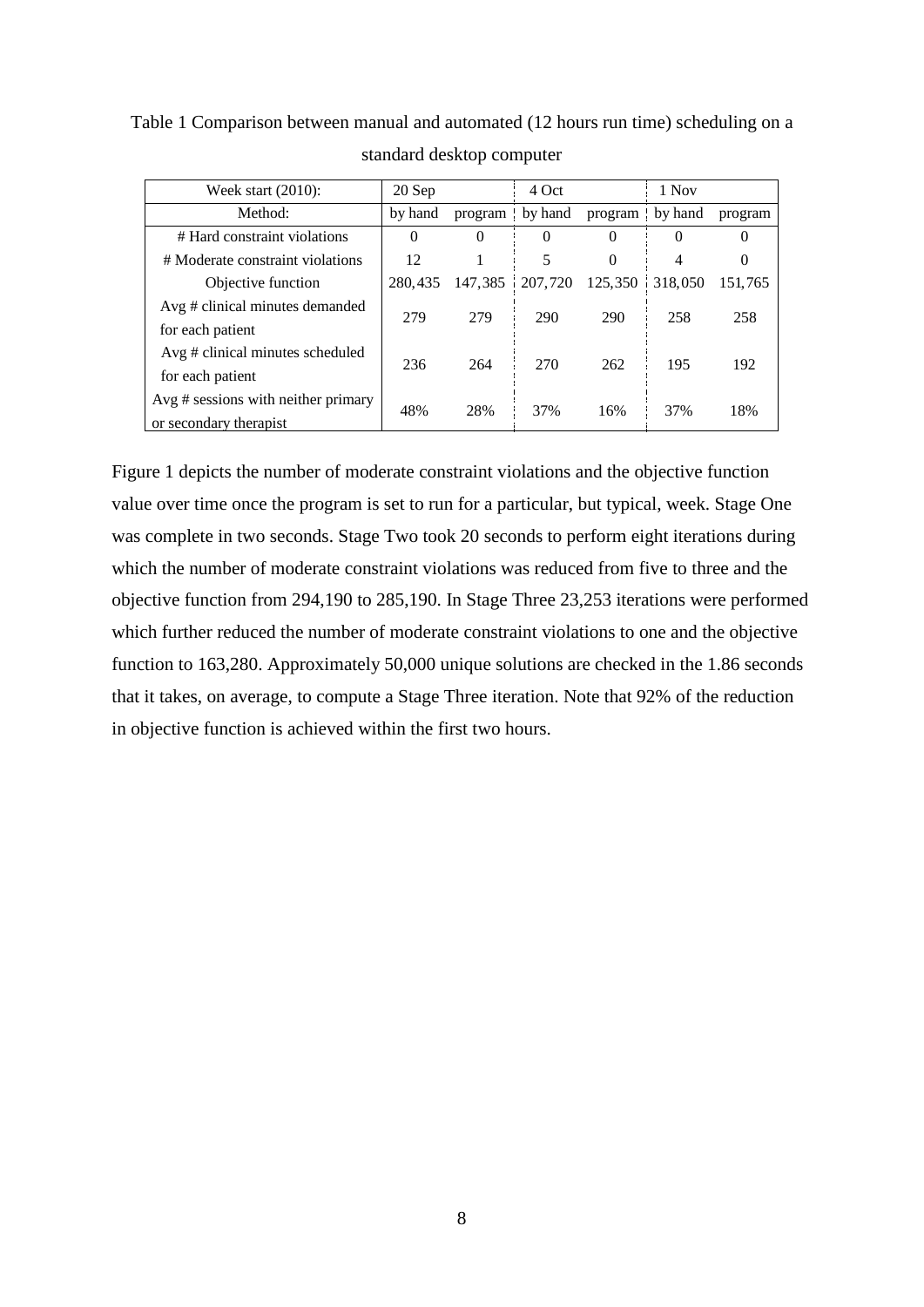

Figure 1 Moderate constraint violations and objective function value over time

# **3. The queuing system**

Having outlined the scheduling procedure, the queuing process for patients is now considered. Arrivals at the system are random, that is, exponentially distributed inter-arrival times (with arrival rate given by  $\lambda > 0$ ). The service time distribution is, in essence, a  $k \in \mathbb{Z} \geq 2$  phase (general) phase-type distribution<sup>7</sup> made up of a  $k-1$  phase Coxian phasetype distribution<sup>8</sup> (with service phase rates  $\mu_i > 0$  for  $i = 1, 2, ..., k-1$  and exit probabilities  $0 \le \alpha_i \le 1$  for  $i = 1, 2, ..., k - 2$ ) followed, in series, by an exponential distribution (with service rate  $\mu_k > 0$ ). There are  $r \in \Box$  servers and a total capacity of  $N \in \Box \geq r$ . Hence the buffer size is  $N-r$ . In Kendall's notation this queuing system is expressed  $M | PH_{k-1,1} | r | N$ .

#### *3.1 Example*

Consider the simple queuing system with  $k = 3$ ,  $r = 2$ ,  $N = 3$  depicted in Figure 2.

 $\frac{1}{7}$  See Section 2 of Asmussen et al, 1996 for a specification of phase-type distributions.

<sup>&</sup>lt;sup>8</sup> See Section 2 of Marshall & Zenga, 2010 for a specification of the Coxian distribution.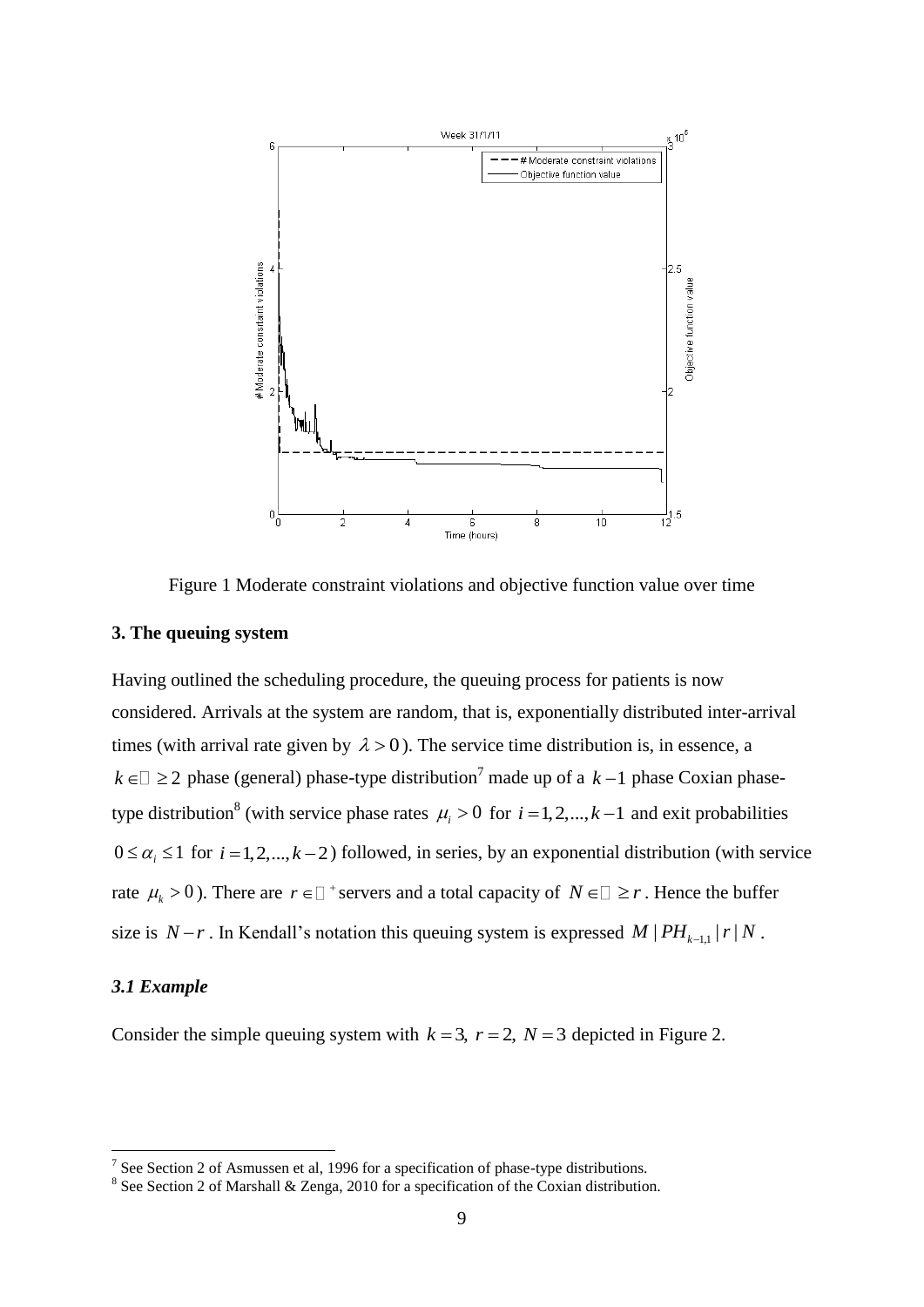

Figure 2 The  $M | PH_{2,1} | 2 | 3$  queuing system

Since the time spent in each service phase is exponentially distributed the Markov property holds and so such systems can be represented as a continuous-time Markov chain. The state of the system  $s \in S$  is defined by the  $k+1$ -tuple  $\langle n, n_1, n_2, ..., n_k \rangle$  where S is the state space, *n* is the number in system (i.e. service and queue) and  $n_i$  is the total number in service phase  $i = 1, 2, \dots, k$ . Figure 3 describes the Markov chain for the example.



Figure 3 Markov chain representation of the  $M | PH_{2,1} | 2 | 3$  queuing system

Note this is a generalisation of the birth-death process synonymous with the  $M|M|1$  and  $M \mid M \mid r$  systems. For steady-state, the rate into each state must equal the rate out. For M | M | r systems. For steady-state, the rate into each state must equal the rate out. For<br>example, the inward rate to state  $\langle 2,1,0,1 \rangle$  is  $\lambda P_{1,0,0,1} + 2\alpha_1 \mu_1 P_{2,2,0,0} + \mu_2 P_{2,1,1,0} + 2\mu_3 P_{3,0,0,2}$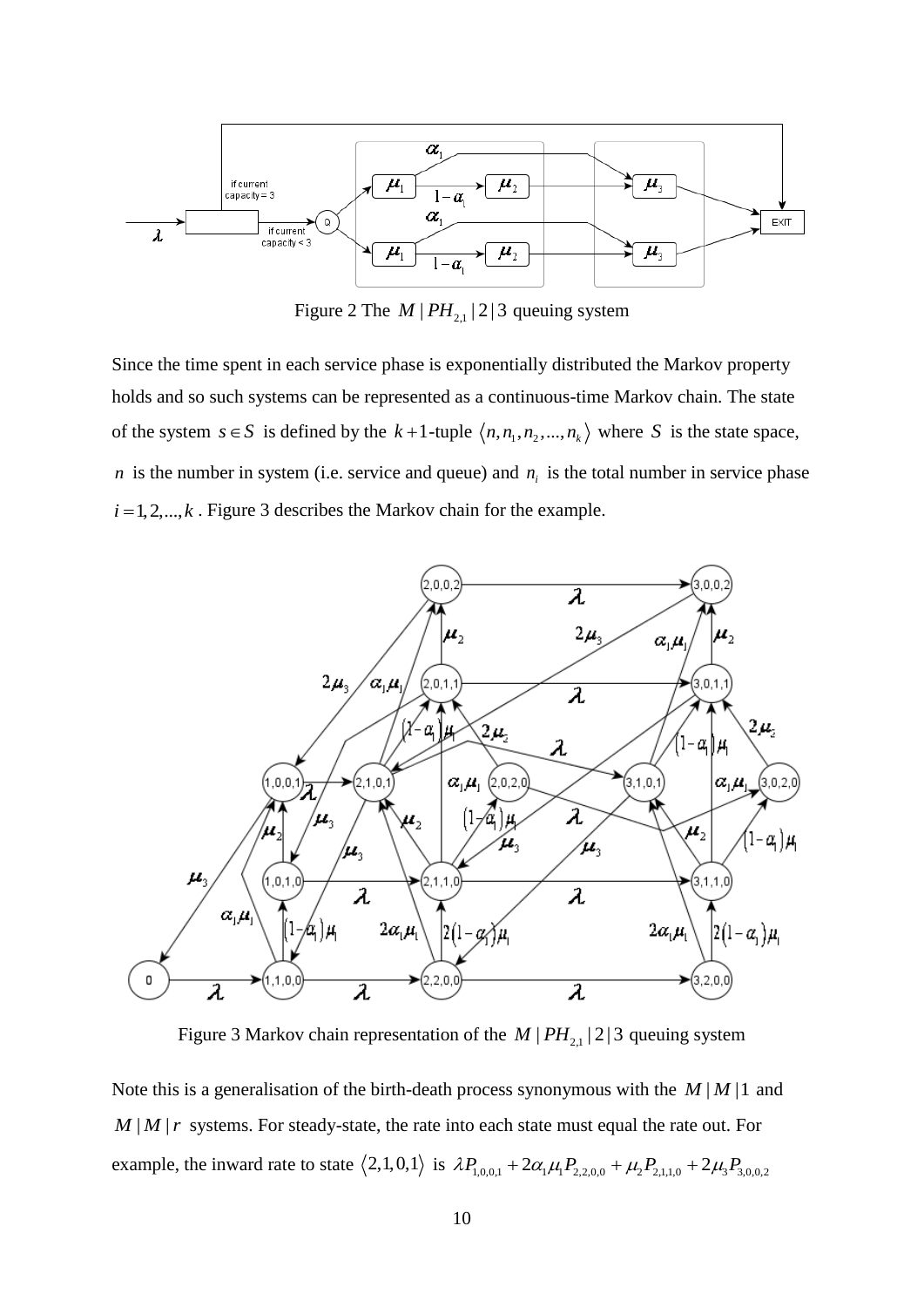whilst the outward rate is  $(\lambda + \alpha_1 \mu_1 + (1 - \alpha_1) \mu_1 + \mu_3) P_{2,1,0,1}$ . Equating these rates for each state yields the linear system  $Q^T \cdot P = Z$  where Q is the (square) transition rate matrix, P is the column vector of lexicographically ordered steady-state probabilities, and *Z* is a null column vector. Each is of dimension equal to the number of states in the state space, i.e. the cardinality of *S* . mn vector. Each is of dimension<br>inality of S. umn vector. Each is of dimension equal to the number of states in the state space, i.e. the<br>dinality of S.<br> $\begin{bmatrix} \frac{-\lambda}{\lambda} & \mu_1 \\ \frac{1}{2} & -(\lambda + \mu_1) & \mu_2 \end{bmatrix}$ 



*T*  $=$ (5)

Adding the normalisation equation  $\sum P_s = 1$ *s S P*  $\sum_{\forall s \in S} P_s = 1$  returns the linear system  $M \cdot P = B$  where

 $Q^{\mathit{I}}$ *M Z*  $|Q^T|$  $=\left[\begin{array}{c} z \\ z \end{array}\right],$ 1 *Z*  $B = \begin{bmatrix} Z \\ 1 \end{bmatrix}$ , and  $\dot{Z}$  is a row vector of ones. This system can be solved for the

unknown vector *P* . The aim is to develop formulae that populate the transition matrix *Q* for general  $k, r, N$ .

# *3.2 Number of states*

The transpose transition matrix,  $Q<sup>T</sup>$ , can be partitioned<sup>9</sup> into  $(N+1)^2$  sub-matrices. Each sub-matrix  $t_{i,j}$  contains the transition rates for all events that take the system from states with  $n = j$  to states with  $n = i$  for  $i, j = 0, 1, ..., N$ . Displaying only the non-null sub-matrices for the general case, the transpose transition matrix is written

<sup>&</sup>lt;sup>9</sup> See dashed lines in eqn. (4).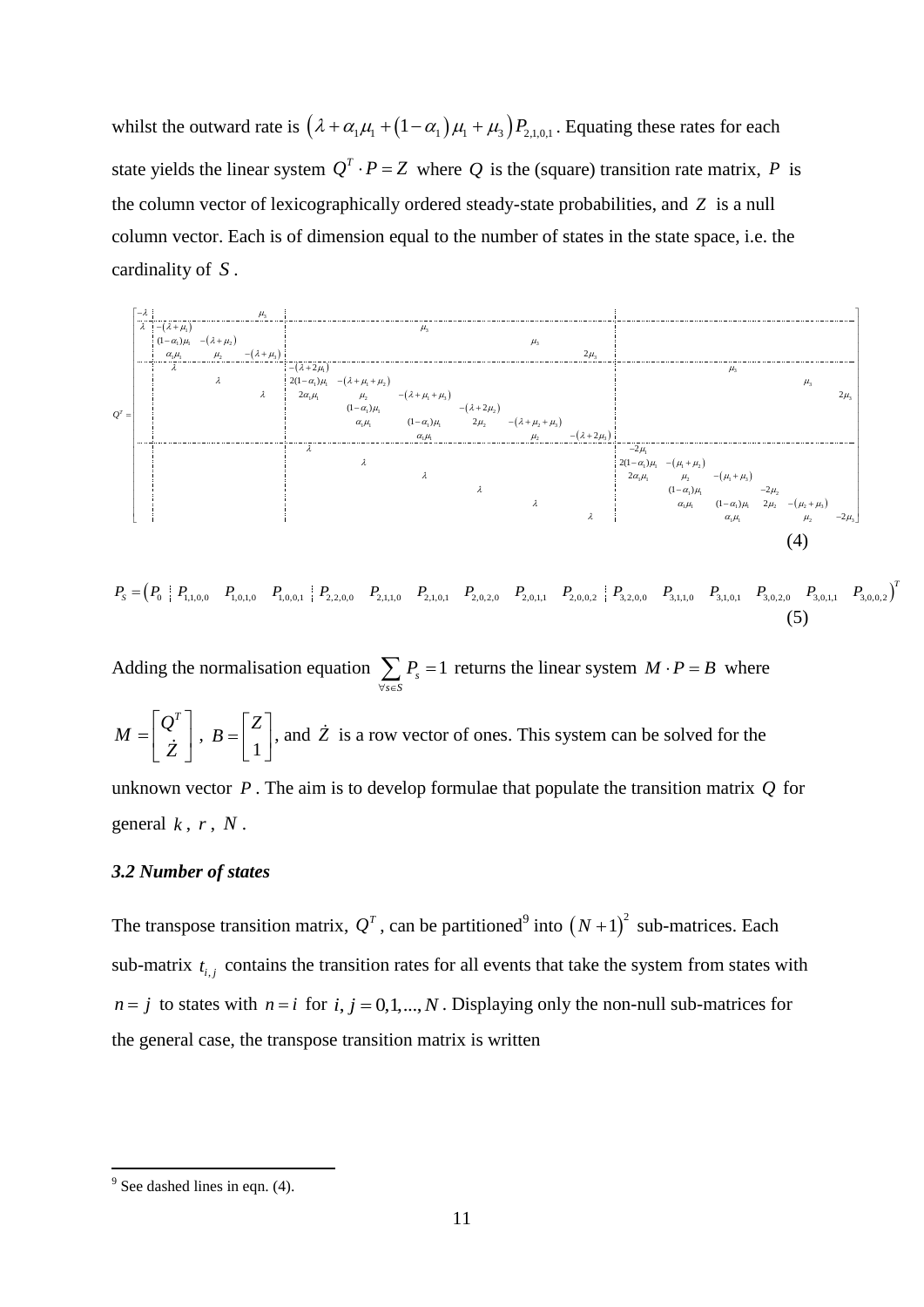$$
Q^{T} = \begin{bmatrix} t_{0,0} & t_{0,1} & & & \\ t_{1,0} & t_{1,1} & t_{1,2} & & \\ & \ddots & \ddots & \ddots & \\ & & t_{r,r-1} & t_{r,r} & t_{r,r+1} & \\ & & \ddots & \ddots & \ddots & \\ & & & t_{N-1,N-2} & t_{N-1,N-1} & t_{N-1,N} \\ & & & & & t_{N,N-1} & t_{N,N} \end{bmatrix}
$$
 (6)

When  $j = i - 1$ , *i*,  $i + 1$  the respective  $t_{i,j}$  are referred to as the Left, Middle<sup>10</sup> and Right submatrices. If  $\eta_i$  denotes the number of states for which  $n = i$  then the dimension of each submatrix is  $\eta_i$  (rows) by  $\eta_j$  (columns). Table 2 details the state space for  $n = 0, 1, 2, 3$ ,  $k = 1, 2, 3, 4$  with  $r \ge n$  for any phase-type distribution with k phases. Newly accessible states made possible through the addition of a phase are underlined.

|                |                     |                                                                                                                                                                                               | ates made possible through the addition of a phase are underlined.                                                                   |                                                                                           |
|----------------|---------------------|-----------------------------------------------------------------------------------------------------------------------------------------------------------------------------------------------|--------------------------------------------------------------------------------------------------------------------------------------|-------------------------------------------------------------------------------------------|
|                |                     |                                                                                                                                                                                               | Table 2 State space for a queuing system with phase-type services                                                                    |                                                                                           |
| $n =$          | $\Omega$            | 1                                                                                                                                                                                             | $\mathfrak{D}$                                                                                                                       | 3                                                                                         |
| $k=1$          | $\langle 0 \rangle$ | $\langle 1,1\rangle$                                                                                                                                                                          | $\langle 2,2\rangle$                                                                                                                 | $\langle 3,3 \rangle$                                                                     |
| $\overline{2}$ | $\langle 0 \rangle$ | $\langle 1,1,0 \rangle, \langle 1,0,1 \rangle$                                                                                                                                                | $\langle 2,2,0\rangle, \langle 2,1,1\rangle, \langle 2,0,2\rangle$                                                                   | $\langle 3,3,0\rangle, \langle 3,2,1\rangle, \langle 3,1,2\rangle, \langle 3,0,3\rangle$  |
|                |                     |                                                                                                                                                                                               |                                                                                                                                      | $\langle 3,3,0,0 \rangle, \langle 3,2,1,0 \rangle, \langle 3,2,0,1 \rangle,$              |
| $\mathcal{R}$  | $\langle 0 \rangle$ | $\langle 1,1,0,0\rangle, \langle 1,0,1,0\rangle,$                                                                                                                                             | $\langle 2,2,0,0 \rangle, \langle 2,1,1,0 \rangle, \langle 2,1,0,1 \rangle,$                                                         | $\langle 3,1,2,0\rangle, \langle 3,1,1,1\rangle, \langle 3,1,0,2\rangle,$                 |
|                |                     | $\langle 1,0,0,1\rangle$                                                                                                                                                                      | $\langle 2,0,2,0\rangle, \langle 2,0,1,1\rangle, \langle 2,0,0,2\rangle$                                                             | $\langle 3,0,3,0 \rangle, \langle 3,0,2,1 \rangle, \langle 3,0,1,2 \rangle,$              |
|                |                     |                                                                                                                                                                                               |                                                                                                                                      | $\langle 3,0,0,3\rangle$                                                                  |
|                |                     |                                                                                                                                                                                               |                                                                                                                                      | $\langle 3,3,0,0,0 \rangle, \langle 3,2,1,0,0 \rangle, \langle 3,2,0,1,0 \rangle,$        |
|                |                     |                                                                                                                                                                                               |                                                                                                                                      | $\langle 3,2,0,0,1 \rangle$ , $\langle 3,1,2,0,0 \rangle$ , $\langle 3,1,1,1,0 \rangle$ , |
|                |                     | $\big\langle 1,1,0,0,0\big\rangle,\big\langle 1,0,1,0,0\big\rangle,\ \big \left\langle \underline{2,1,0,0,1}\right\rangle,\big\langle 2,0,2,0,0\big\rangle,\big\langle 2,0,1,1,0\big\rangle,$ | $\langle 2, 2, 0, 0, 0 \rangle$ , $\langle 2, 1, 1, 0, 0 \rangle$ , $\langle 2, 1, 0, 1, 0 \rangle$ ,                                | $\langle 3,1,1,0,1 \rangle$ , $\langle 3,1,0,2,0 \rangle$ , $\langle 3,1,0,1,1 \rangle$ , |
| 4              | $\langle 0 \rangle$ |                                                                                                                                                                                               |                                                                                                                                      | $(3,1,0,0,2), (3,0,3,0,0), (3,0,2,1,0),$                                                  |
|                |                     |                                                                                                                                                                                               | $\langle 1,0,0,1,0\rangle, \langle 1,0,0,0,1\rangle$ $\langle 2,0,1,0,1\rangle, \langle 2,0,0,2,0\rangle, \langle 2,0,0,1,1\rangle,$ | $\langle 3,0,2,0,1 \rangle, \langle 3,0,1,2,0 \rangle, \langle 3,0,1,1,1 \rangle,$        |
|                |                     |                                                                                                                                                                                               | $\langle 2, 0, 0, 0, 2 \rangle$                                                                                                      | $\langle 3,0,1,0,2 \rangle, \langle 3,0,0,3,0 \rangle, \langle 3,0,0,2,1 \rangle,$        |
|                |                     |                                                                                                                                                                                               |                                                                                                                                      | $\langle 3,0,0,1,2 \rangle, \langle 3,0,0,0,3 \rangle$                                    |
|                |                     |                                                                                                                                                                                               |                                                                                                                                      |                                                                                           |

Table 2 State space for a queuing system with phase-type services

Clearly the number of states for a given  $n$  is given by the binomial coefficient

$$
\eta_n = \binom{n+k-1}{n}
$$

(7)

-

 $10$  Lower-triangular due to the ordering of states.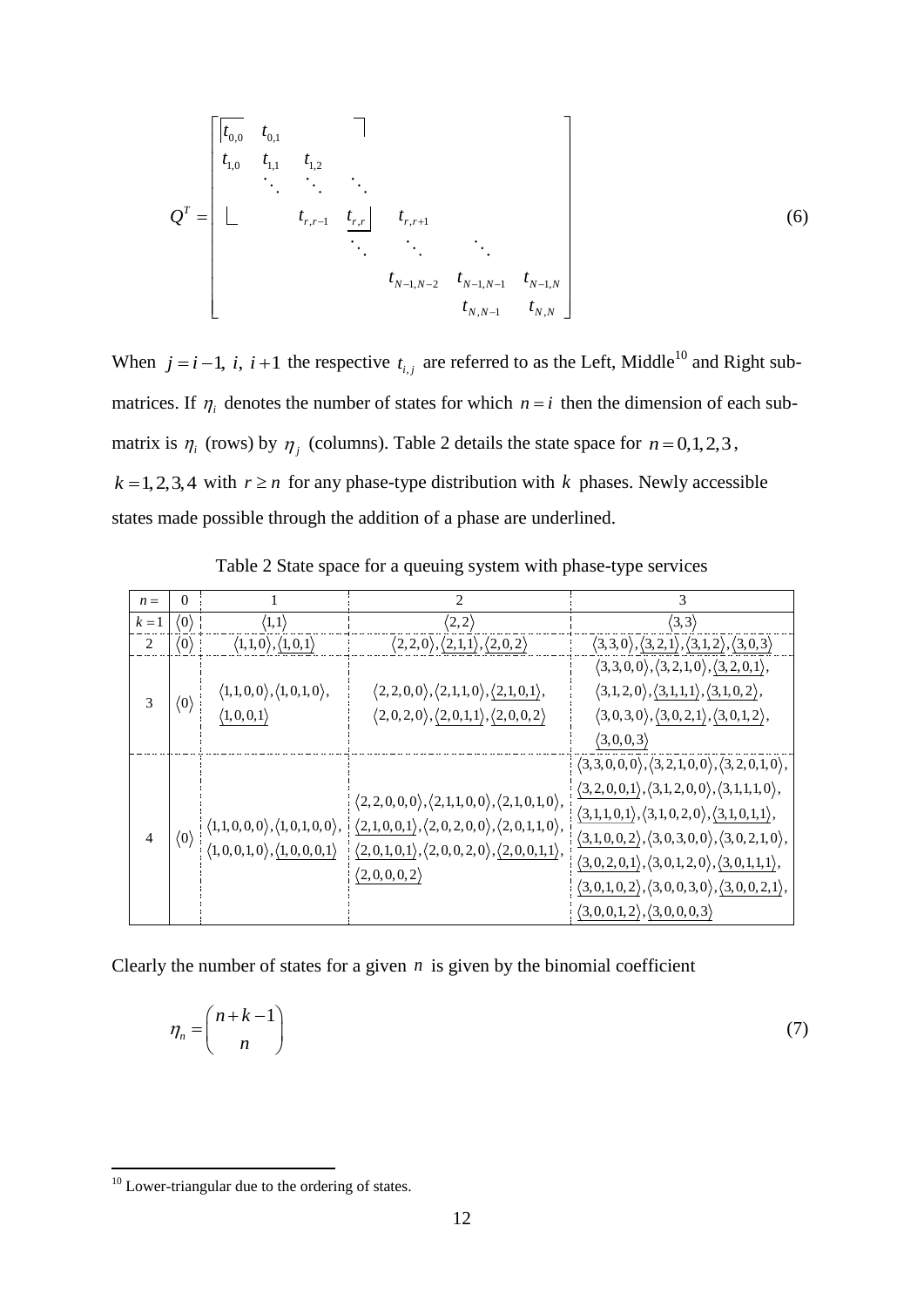If  $n > r$  then the state space is equivalent to that of  $n = r$  (i.e.  $S_{n>r} = S_r$ ) except, of course, for the value of *n* .This is because arriving customers join the queue and do not affect the number in each service phase. Thus

$$
\eta_n = \binom{r+k-1}{r} \tag{8}
$$

and so the total number of states is given by

$$
\eta_{\text{total}} = \sum_{n=0}^{r} {n+k-1 \choose n} + (N-r) {r+k-1 \choose r} \tag{9}
$$

# *3.3 Formulae for the population of the transition matrix*

The general idea is to derive formulae to calculate the position and value of non-zero elements within each non-null sub-matrix. This is done using the following formula:

$$
\tau_{e+r_e,e+c_e} = z_e \tag{10}
$$

Here  $\tau_{i,j}$  denotes the value of the element on the *i*-th row and *j*-th column of the sub-matrix in question. The  $r_e \in \Box^*$  and  $c_e \in \Box^*$  denote the row and column shift for each non-zero element  $e \in$ <sup>+</sup> within the sub-matrix.

# 3.3.1 For  $n \leq r$

Table 3 contains formulae to populate non-zero elements in the Left, Middle, and Right submatrices  $t_{i,j}$  with  $i, j \leq r$ , i.e. those contained in the 'square' in eqn. (6). The formulae were deduced by observing the patterns and trends associated with transition matrices produced with various  $k$  and  $r$ .

As an example, consider the column shift of the Right sub-matrix  $t_{i,i+1}$  with  $k = 2$  and  $i \ge 0$ . The non-zero elements of this matrix relate to service completion of any of the  $i+1$  customers in the system. Such an event can only occur when at least one customer is in the final phase of service. The 'from' state (column) must therefore have  $n = i + 1$  and  $n_2 \ge 1$ . It can be seen from Table 2 that if  $i = 0$  this corresponds to the second (underlined) entry in the segment with  $k = 2, n = 1$ , i.e.  $e = \{1\}$  and  $c_1 = 1$ . Similarly, if  $i = 1$  then this corresponds to the second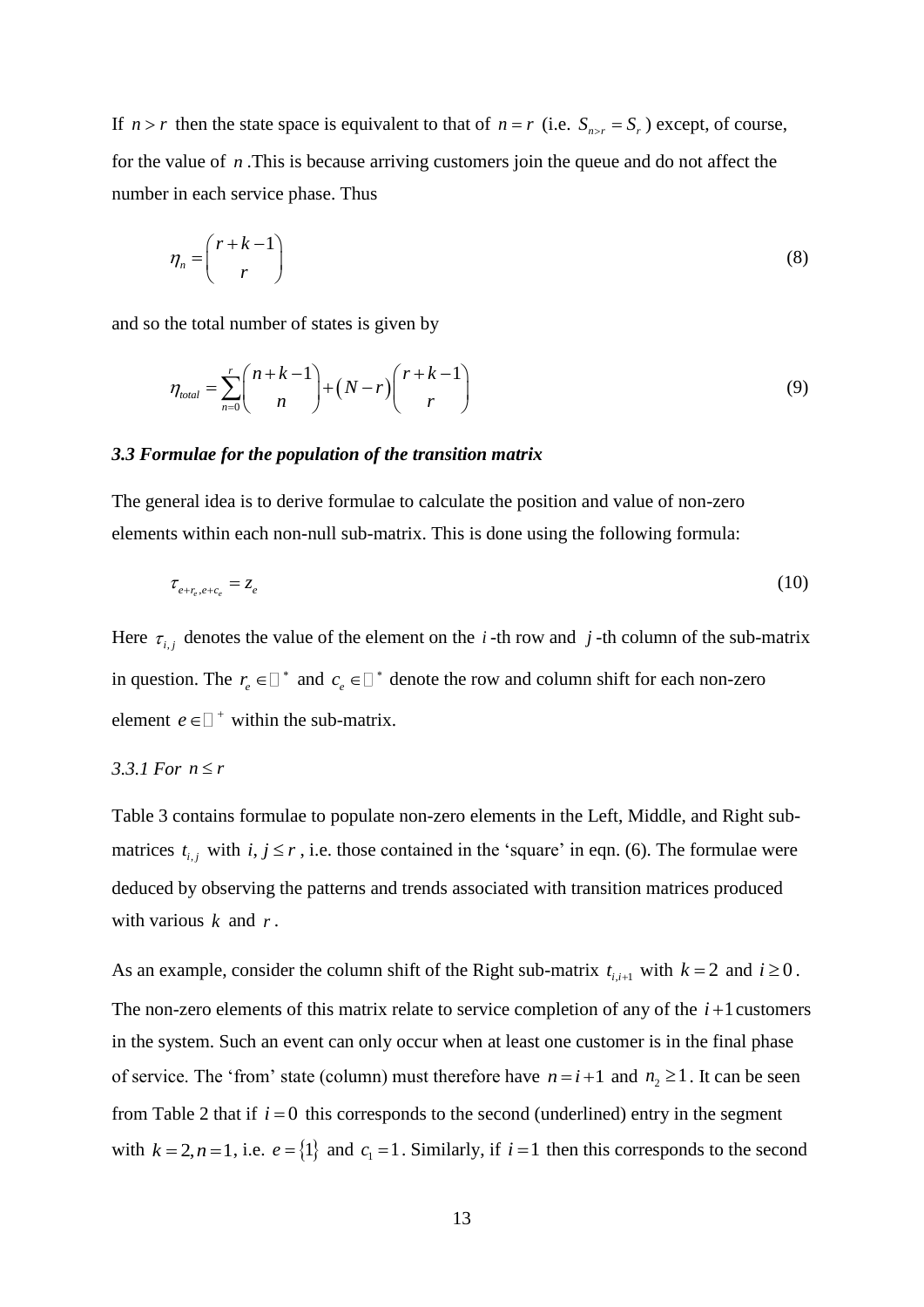and third entries of the segment with  $k = 2, n = 2$ , i.e.  $e = \{1, 2\}$  and  $c_1 = c_2 = 1$ . The value of *e c* can be deduced as the value contained in the *e* -th set of curly brackets in the expansion of

$$
\sum_{l_1=1}^{i+1} \left\{ \sum_{p=1}^{1} \left( \begin{array}{c} l_1 - p \\ 1 - p \end{array} \right) \right\} \tag{11}
$$

If  $k = 3$  then the 'from' state (column) must have  $n_3 \ge 1$ . If  $i = 0$ , then  $e = \{1\}$  and  $c_1 = 2$ . If *i* = 1, then  $e = \{1, 2, 3\}$  and  $c_1 = 2$ ,  $c_2 = c_3 = 3$  (see eqn. (4)). If  $i = 2$ , then  $e = \{1, 2, ..., 6\}$  and  $c_1 = 2$ ,  $c_2 = c_3 = 3$ ,  $c_4 = c_5 = c_6 = 4$ . It becomes apparent that the value of  $c_e$  is contained in the *e* -th set of curly brackets in the expansion of

$$
\sum_{l_1=1}^{i+1} \sum_{l_2=1}^{l_1} \left\{ \sum_{p=1}^{2} \left( \frac{l_1 - p + 1}{2 - p} \right) \right\} \tag{12}
$$

For  $k = 4$ , this becomes

$$
\sum_{l_1=1}^{i+1} \sum_{l_2=1}^{l_1} \sum_{l_3=1}^{l_2} \left\{ \sum_{p=1}^{3} \left( \frac{l_1 - p + 2}{3 - p} \right) \right\} \tag{13}
$$

It is found that for general  $k \ge 2$  the value of  $c_e$  is contained in the e-th set of curly brackets in the expansion of

$$
\sum_{l_1=1}^{i+1} \sum_{l_2=1}^{l_1} \cdots \sum_{l_{k-1}=1}^{l_{k-2}} \left\{ \sum_{p=1}^{k-1} \binom{l_p-p+k-2}{k-p-1} \right\} \tag{14}
$$

where  $e = 1, 2, ..., n_i$ .

# 3.3.2 For  $n > r$

The Left, Middle, and Right sub-matrices are all square and of dimension given by eqn. (8). The Left sub-matrices are defined on  $i = r + 1, r + 2, ..., N$  and are diagonal with elements equal to  $\lambda$ . The Middle sub-matrices are defined on  $i = r + 1, r + 2, ..., N$  and are equivalent to  $t_{r,r}$ . The Right sub-matrices are defined on  $i = r, r + 1, ..., N - 1$  and equal  $\begin{bmatrix} t_{r-1,r} \\ \vdots \end{bmatrix}$ *Z*  $\vert t_{r-1,r} \vert$  $\begin{bmatrix} r-1,r \\ Z \end{bmatrix}$  where  $\overline{Z}$ 

is a null matrix with  $\eta_r - \eta_{r-1}$  rows and  $\eta_r$  columns.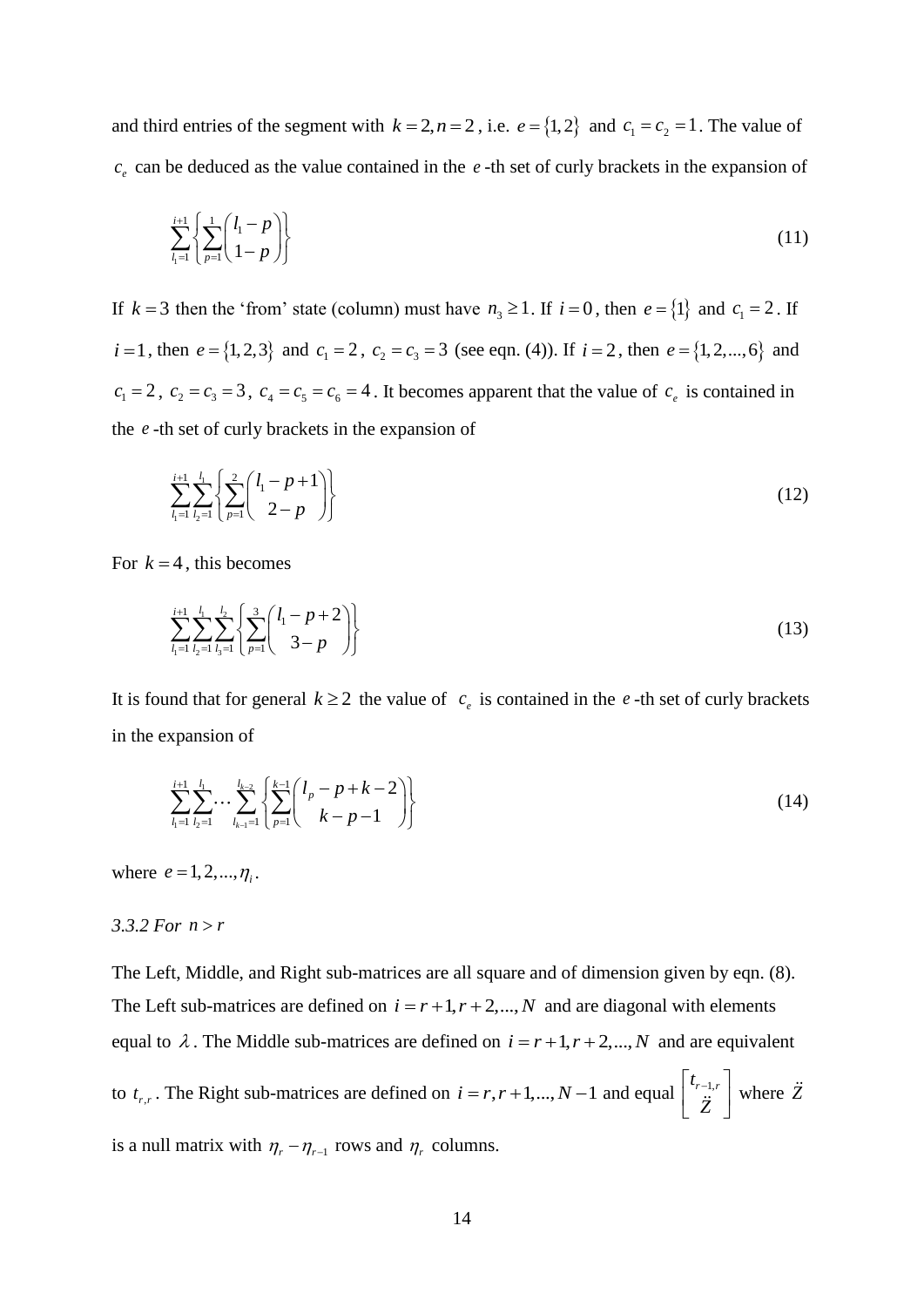# *3.3.3 Diagonal entries*

The rates of transition from a particular state to another have been considered in this subsection thus far. What has not been studied, however, is the rate at which a current state is occupied. These negative-valued rates populate the diagonal entries of the transition matrix (and Middle sub-matrices). Since row totals must equal zero in a transition matrix the diagonal entries of  $Q<sup>T</sup>$  are populated by subtracting column totals from zero.

|                        |                 |                                                    |                      |                          | Table 3 Formulae to populate non-zero, non-negative entries of non-null sub-matrices with                                                                                                                                                                                                                                                                                                 |
|------------------------|-----------------|----------------------------------------------------|----------------------|--------------------------|-------------------------------------------------------------------------------------------------------------------------------------------------------------------------------------------------------------------------------------------------------------------------------------------------------------------------------------------------------------------------------------------|
|                        |                 | number in system no greater than number of servers |                      |                          |                                                                                                                                                                                                                                                                                                                                                                                           |
| Sub-matrix             | Support         | Event                                              | Variable             | Support                  | Value is e-th term in the expansion of                                                                                                                                                                                                                                                                                                                                                    |
| $t_{i,i-1}$ (Left)     | $i = 1, 2, , r$ | Arrival                                            | $r_e$                | $e = 1, 2, , \eta_{i-1}$ | N/A                                                                                                                                                                                                                                                                                                                                                                                       |
|                        |                 |                                                    | $c_e$                | $e = 1, 2, , \eta_{i-1}$ | N/A                                                                                                                                                                                                                                                                                                                                                                                       |
|                        |                 |                                                    | $\mathcal{Z}_{\rho}$ | $e = 1, 2, , n_{i-1}$    | $\sum_{l=1}^{m-1} \{\lambda\}$                                                                                                                                                                                                                                                                                                                                                            |
| $t_{i,i}$ (Middle)     | $i = 0, 1, , r$ | Service phase completion                           |                      |                          | $\label{eq:re} \begin{array}{c c} r_e & \vspace{0.2cm} e = 1,2,,\eta_{i-1} & \sum_{l_1=1}^{i}\sum_{l_2=1}^{l_1} \cdots \sum_{l_j=1}^{l_{j-1}} \sum_{l_{j+1}=1}^{\left(l_p+k-j-2\right)} \left\{ \sum_{p=1}^{j} \binom{l_p-p+k-2}{k-p-1} \right\} \\ \vspace{0.2cm} e_e & \vspace{0.2cm} e = 1,2,,\eta_{i-1} & \sum_{l_1=1}^{i-1}\sum_{l_2=1}^{l_1} \cdots \sum_{l_{j-1}=1}$               |
|                        |                 | from j-th to $j+1$ -th phase                       |                      |                          |                                                                                                                                                                                                                                                                                                                                                                                           |
|                        |                 |                                                    |                      |                          | $(j=1,2,,k-1)$ $z_e$ $e=1,2,,\eta_{i-1}$ $\sum_{l=1}^{i}\sum_{l=1}^{l_1} \sum_{l=1}^{l_{j-1}}\sum_{l=1}^{l_j+k-j-2} \{(l_{j-1}-l_j+1)(1-\alpha_j)\mu_j\}$                                                                                                                                                                                                                                 |
|                        |                 |                                                    |                      |                          | $(n.b. \alpha_{k-1} = 0)$                                                                                                                                                                                                                                                                                                                                                                 |
|                        |                 | Service phase completion                           |                      |                          |                                                                                                                                                                                                                                                                                                                                                                                           |
|                        |                 | from j-th to k-th phase                            |                      |                          | $\label{eq:re} \begin{array}{c} r_e\\ \vspace{0.2cm} e = 1,2,,\eta_{i-1}\\ \vspace{0.2cm} e = 1,2,,\eta_{i-1}\\ \vspace{0.2cm} e = 1,2,,\eta_{i-1}\\ \vspace{0.2cm} \end{array} \begin{array}{c} \sum_{l_1=1}^{i}\sum_{l_2=1}^{l_1}\cdots\sum_{l_{j-1}=1}^{l_{j-2}}\sum_{l_j=1}^{\left(l_j+1\right)}\left\{\sum_{p=1}^{k-1}\binom{l_p-p+k-2}{k-p-1}\right\}\\ \sum_{l_1=1}^{i}\sum_{l_2=$ |
|                        |                 | $(j=1,2,,k-2)$                                     |                      |                          | $z_e \qquad \left  \begin{array}{c} \varepsilon = 1, 2, , \eta_{i-1} \end{array} \right  \qquad \sum_{l_1=1}^i \sum_{l_2=1}^{l_1} \cdots \sum_{l_j=1}^{l_{j-1}} \sum_{l_{j+1}=1}^{\left(l_j+k-j-2\right)} \left\{ \left(l_{j-1}-l_j+1\right) \alpha_j \mu_j \right\} \end{array}$                                                                                                         |
| (Right)<br>$t_{i,i+1}$ |                 | $i = 0, 1, , r-1$ Service phase completion         |                      |                          |                                                                                                                                                                                                                                                                                                                                                                                           |
|                        |                 | from k-th phase                                    |                      |                          | $\begin{aligned}\n r_e & e=1,2,,\eta_i \\  e=1,2,,\eta_i & \sum_{l_1=1}^{i+1}\sum_{l_2=1}^{l_1}\sum_{l_{k-1}=1}^{l_{k-2}}\left\{\sum_{p=1}^{k-1}\binom{l_p-p+k-2}{k-p-1}\right\} \\  z_e & e=1,2,,\eta_i & \sum_{l_1=1}^{i+1}\sum_{l_2=1}^{l_1}\sum_{l_{k-1}=1}^{l_{k-2}}\left\{(l_{k-1})\mu_k\right\}\n \end{aligned}$                                                                   |
|                        |                 |                                                    |                      |                          | $\sum_{k=1}^{l+1}\sum_{i=1}^{l_1}\cdots\sum_{k=1}^{l_{k-2}}\left\{\left(l_{k-1}\right)\mu_{k}\right\}$                                                                                                                                                                                                                                                                                    |

# *3.4 Balking and reneging*

Balking is a concept in which arriving customers decide not to join the queue. It is incorporated into the queuing system to model the dissuading effect that long queue lengths or waiting times may have on arrival rates. The arrival rate given *n* in system is defined by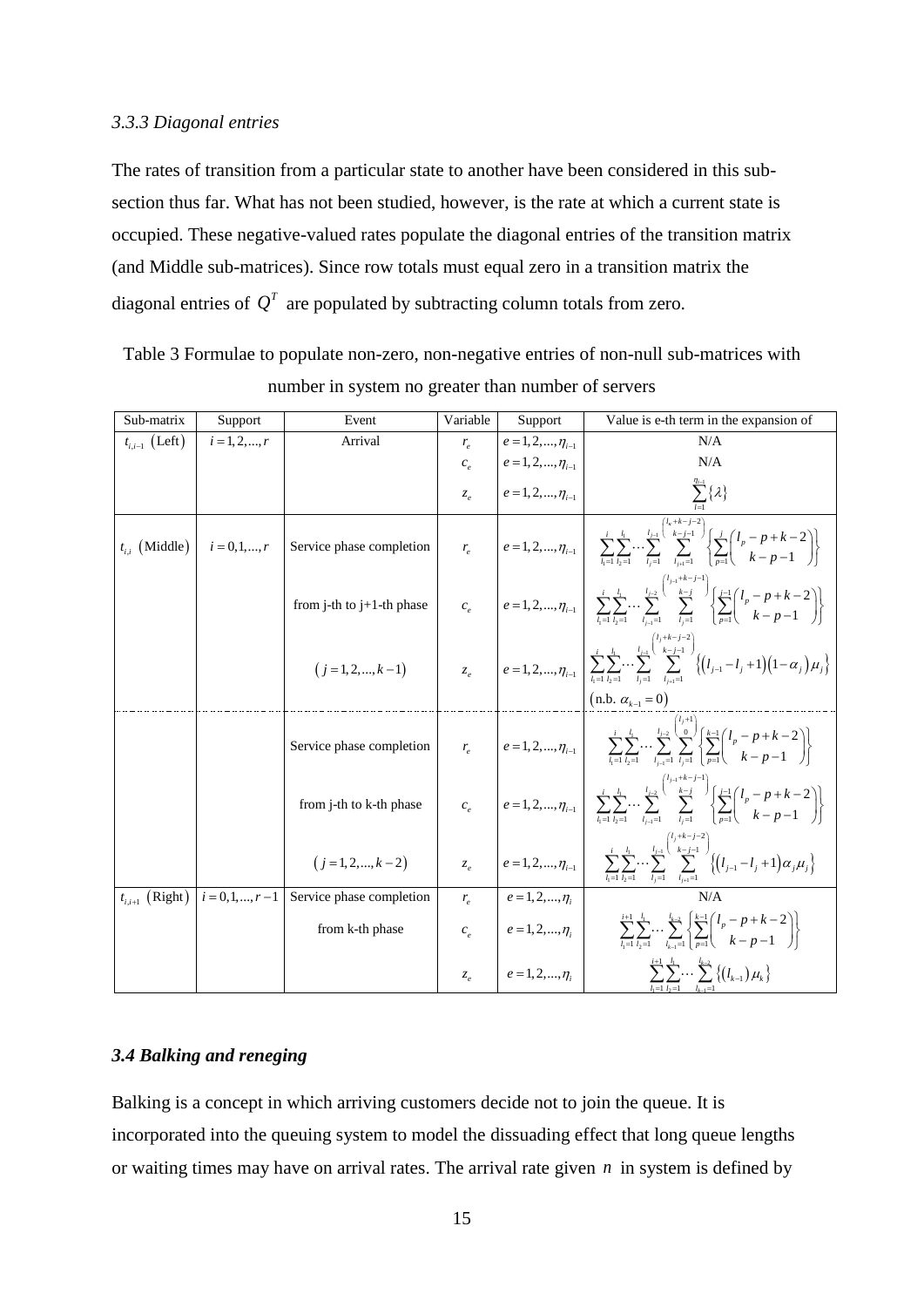$$
\lambda_n = \lambda \left( 1 - Pb_n \right) \tag{15}
$$

where  $Pb_n$  is the probability of an arriving customer balking. Clearly, this probability should be zero when there is at least one service channel available and one when capacity is reached (thus balking is technically part of any finite-buffer system). In between, the probability of balking decreases polynomially (with exponent  $\delta$  > 0), i.e.

$$
Pb_n = \begin{cases} 0 & 0 \le n < r \\ \left(\frac{n-r+1}{N-r}\right)^\delta & r \le n \le N-1 \\ 1 & n \ge N \end{cases} \tag{16}
$$

Reneging is a concept in which arriving customers join the queue, but leave before entering service. Here the probability of a queuing customer reneging given  $n > r$  in system is defined by

$$
Pr_n = \gamma \left(\frac{n-r}{N-r}\right)^{\theta} \tag{17}
$$

 $\lambda_n = \lambda (1 - Pb_n)$ <br>  $\lambda_b = \lambda (1 - Pb_n)$ <br>  $\omega_{ba}$  is the probability of an arriving cust<br>
when there is at least one service channe<br>
lking is technically part of any finite-but<br>
decreases polynomially (with exponent<br>  $\omega_{b,n} = \begin{cases}$ with exponent  $\theta > 0$  and scaling factor  $\gamma > 0$ . Whilst balking affects the Left sub-matrices  $t_{i,i-1}$  for  $i = r+1, r+2,..., N$ , reneging affects the Right sub-matrices  $t_{i,i+1}$  for  $i = r, r + 1, \dots, N - 1$ . More specifically it affects the diagonal entries of these sub-matrices which represent the rate of transition from state  $\langle n, n_1, ..., n_k \rangle$  to  $\langle n-1, n_1, ..., n_k \rangle$  for  $n > r$ . The actual rates  $\tau_{e,e}$  for  $e = 1,..., \eta_r$  are determined from the sum of all other non-negative column values in  $Q<sup>T</sup>$  (i.e. the other outward rates) and the  $Pr<sub>n</sub>$  such that

$$
\frac{\tau_{e,e}}{\tau_{e,e} + \text{column total}} = Pr_n \tag{18}
$$

# *3.5 Performance measures*

Once the steady-state probabilities,  $P_s$ , have been found, some performance measures of the system can be deduced (Table 4).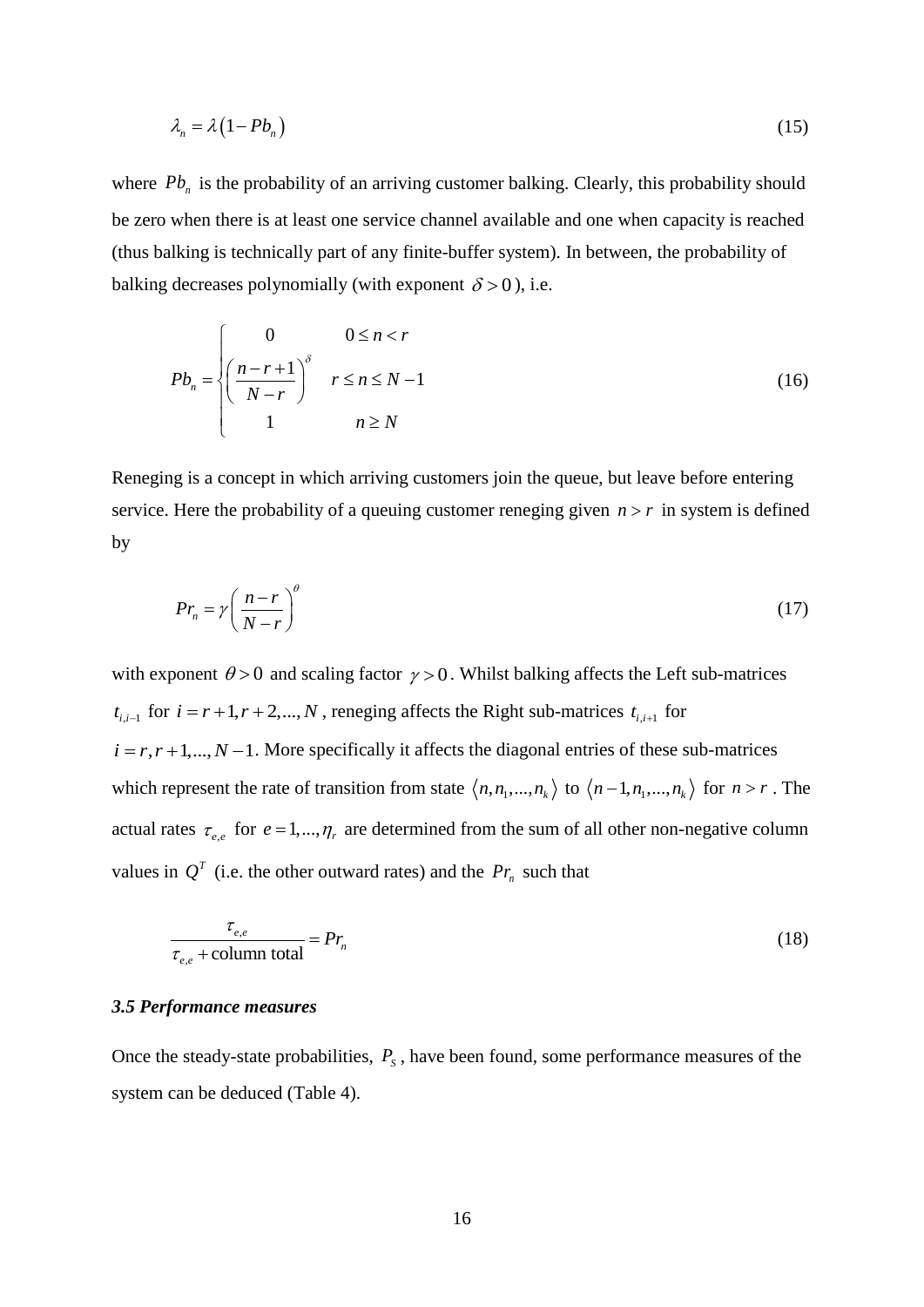|                                | erformance measures of the $M   PH_{k-1,1}  r   N$ system with balking and reneg |                                                                                                                                                                                                                                                                                                                                                                                                                                                                                                                                                            |
|--------------------------------|----------------------------------------------------------------------------------|------------------------------------------------------------------------------------------------------------------------------------------------------------------------------------------------------------------------------------------------------------------------------------------------------------------------------------------------------------------------------------------------------------------------------------------------------------------------------------------------------------------------------------------------------------|
| $P_n$                          | Probability of $m$ in system                                                     |                                                                                                                                                                                                                                                                                                                                                                                                                                                                                                                                                            |
| $P_R$                          | Probability that an arrival is rejected                                          |                                                                                                                                                                                                                                                                                                                                                                                                                                                                                                                                                            |
| $P_{W}$                        | Probability that an arrival must wait                                            | $\frac{\displaystyle\sum_{\forall s \in S_{n=m}} P_s}{\displaystyle\overline{P}_N} \qquad \qquad \nonumber \\ \frac{\displaystyle\sum_{n=r}^N \overline{P}_n}{\displaystyle\sum_{n=r}^N \lambda_n \overline{P}_n} \qquad \qquad \nonumber \\ \frac{\displaystyle\sum_{n=0}^N \lambda_n \overline{P}_n}{\displaystyle\sum_{n=0}^N \lambda_n \overline{P}_n} \qquad \qquad \nonumber \\ \frac{\displaystyle\sum_{n=0}^N \lambda_n \overline{P}_n}{\displaystyle\sum_{n=0}^N \lambda_n \overline{P}_n} \qquad \qquad \nonumber \\ \frac{\displaystyle\sum_{n$ |
| $\tilde{\lambda}$              | Mean effective arrival rate                                                      |                                                                                                                                                                                                                                                                                                                                                                                                                                                                                                                                                            |
| $\pi$                          | Mean occupancy                                                                   | $\frac{\sum_{n=0}^{n=0} n\overline{P}_n + r\sum_{n=r+1}^{N} \overline{P}_n}{\pi/r}$                                                                                                                                                                                                                                                                                                                                                                                                                                                                        |
| $\dot\pi$                      | Server utilisation                                                               |                                                                                                                                                                                                                                                                                                                                                                                                                                                                                                                                                            |
| $E[\Upsilon]$                  | Expected service time                                                            | $\mu_{\text{l}}^{-1} + \mu_{\text{k}}^{-1} + \sum_{i=2}^{k-1} \mu_{i}^{-1} \sum_{j=1}^{i-1} (1-\alpha_{j})$                                                                                                                                                                                                                                                                                                                                                                                                                                                |
| $\mathit{Tp}$                  | Throughput                                                                       |                                                                                                                                                                                                                                                                                                                                                                                                                                                                                                                                                            |
| E[L]                           | Expected number in system                                                        | $\frac{\pi/E[\Upsilon]}{\sum_{n=0}^{N}n\overline{P}_{n}}$                                                                                                                                                                                                                                                                                                                                                                                                                                                                                                  |
|                                | Expected time in system                                                          | $\tilde{\lambda}^{-1}E[L]$                                                                                                                                                                                                                                                                                                                                                                                                                                                                                                                                 |
| E[T]                           | (through Little's Law)                                                           |                                                                                                                                                                                                                                                                                                                                                                                                                                                                                                                                                            |
|                                | Expected waiting time                                                            |                                                                                                                                                                                                                                                                                                                                                                                                                                                                                                                                                            |
| E[W]                           | (before service or renege)                                                       | $E[T]-E[\Upsilon]$                                                                                                                                                                                                                                                                                                                                                                                                                                                                                                                                         |
| $E\Bigl[ \, L_{\!q} \, \Bigr]$ | Expected number in queue                                                         | $\tilde{\lambda}E[W]$                                                                                                                                                                                                                                                                                                                                                                                                                                                                                                                                      |
| $\tilde{P}b$                   | Mean probability of balking                                                      | $\sum_{n=0}^N Pb_n \overline{P}_n$                                                                                                                                                                                                                                                                                                                                                                                                                                                                                                                         |
| $\tilde{P}r$                   | Mean probability of reneging                                                     | $\tilde{\lambda}^{-1} \sum^N \sum \psi_s P_s$                                                                                                                                                                                                                                                                                                                                                                                                                                                                                                              |
|                                | $(\psi_s)$ is rate of reneging from state s)                                     | m=r+l∀s∈S                                                                                                                                                                                                                                                                                                                                                                                                                                                                                                                                                  |
|                                |                                                                                  |                                                                                                                                                                                                                                                                                                                                                                                                                                                                                                                                                            |

Table 4 Performance measures of the  $M | PH_{k-1,1} | r | N$  system with balking and reneging

It is important to note that since the system is in steady-state, the mean effective arrival rate must equal the mean departure rate, i.e.

$$
\tilde{\lambda} = \pi E \left[ \Upsilon \right]^{-1} + \tilde{\lambda} \tilde{P} r \tag{19}
$$

# *3.6 Computer automation*

A computer program in Maple has been set up to firstly populate the transition matrix (using the formulae of Section 3.3); then to solve it (using *LinearSolve*); and finally to output performance measures (Section 3.5) in addition to providing some graphical outputs. Before running the program the user must input numeric values for  $k$ ,  $r$ ,  $N$ , and numeric or symbolic values for  $\lambda$ ,  $\mu_1, ..., \mu_k$ ,  $\alpha_1, ..., \alpha_{k-2}$  and  $\delta$ ,  $\gamma$ ,  $\theta$  if balking and reneging are included (both optional).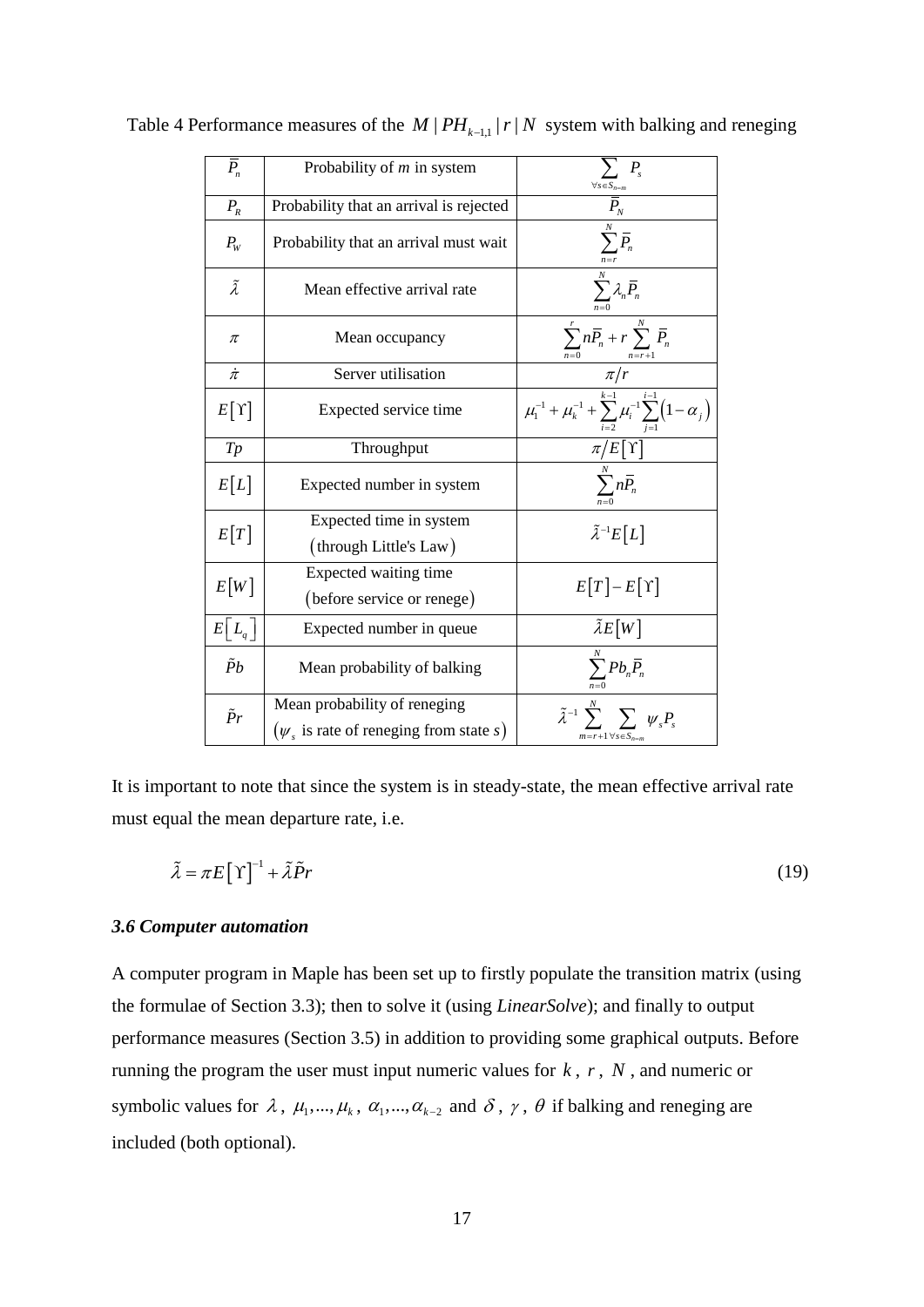The solution of the linear system is by far the most time-consuming of the three tasks. The time taken is dependent on the dimension and density of the transition matrix and the precision used in operations. For example, on a standard desktop computer, a  $M$  |  $PH_{1,1}$  | 10 | 20 system has 176 states and takes 12 seconds to solve analytically for numeric results whilst a  $M \mid PH_{1,1} \mid 20 \mid 50$  has 861 states and requires almost ten minutes. However, a  $M | PH_{2,1} | 10 | 15$  has fewer states (616) but takes slightly more time due to a denser $11$  transition matrix.

# **4. Data**

-

# *4.1 Arrivals dataset*

Data is only available for the sixteen months from January 2010 until April 2011. In this time the mean arrival rate is  $\tilde{\lambda} = 0.36364$  referrals<sup>12</sup> per day. The assumption of random arrivals is justified (Figure 4). The average queue length is  $E\left[L_q\right] = 15.83$  with a standard deviation of 3.43, a minimum of nine and a maximum of 25. The average waiting time is bounded below (since some observations are censored) at  $E[W] > 38$  days. Only one quarter of referrals have resulted in admission to Rookwood Hospital. No evidence has been found to suggest that the probability of reneging is based on queue size or duration of time in queue.



Figure 4 Frequency chart for empirical data and the geometric distribution

 $11$  Since there are more service phases for which transitions can occur.

<sup>&</sup>lt;sup>12</sup> Referred patients are added to the waiting list where they remain until either admitted or reneged.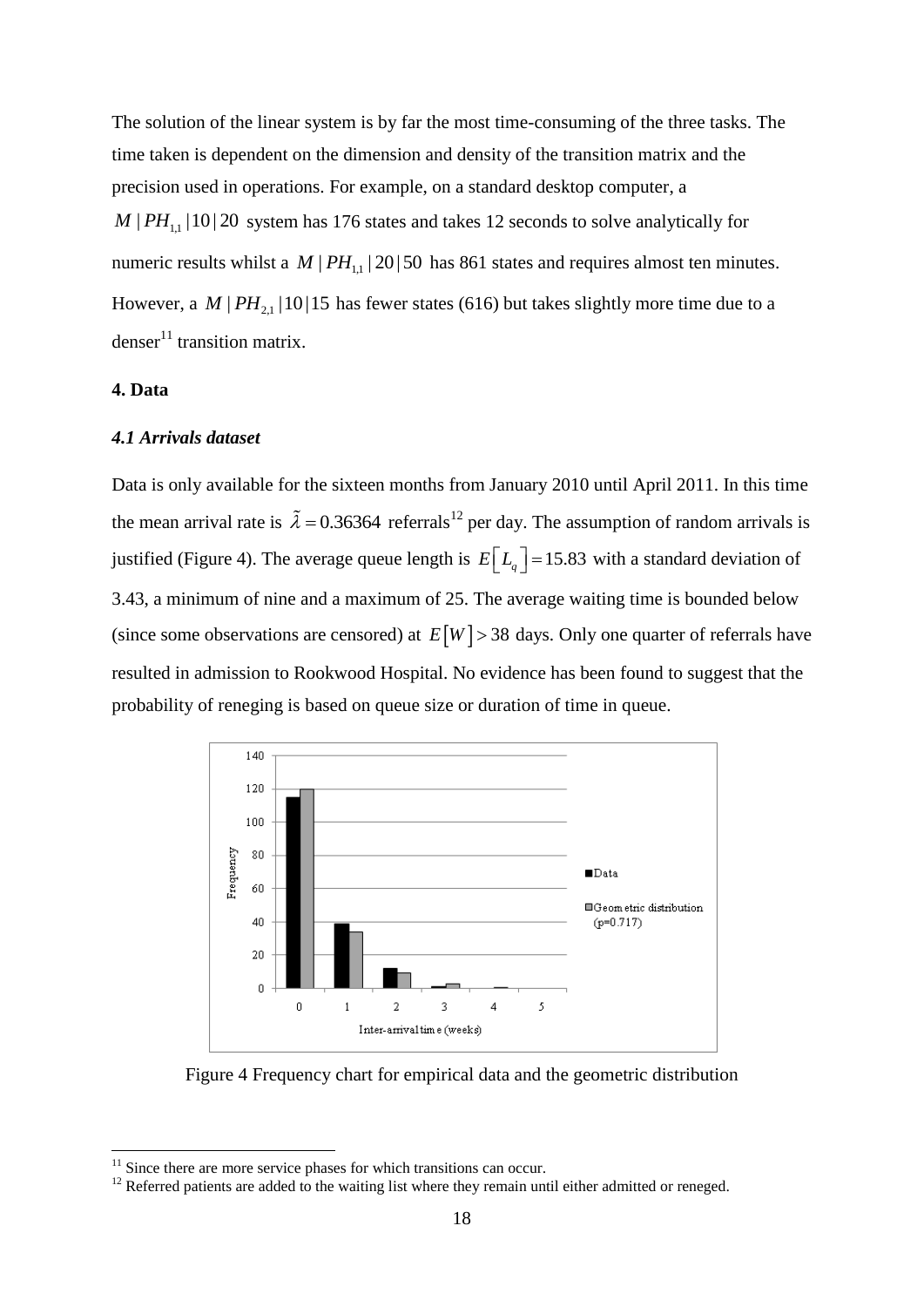### *4.2 Service dataset*

Data is available for the eight years from 2003 until  $2011^{13}$ . The mean LOS of the 358 episodes for which data is available is  $\angle \angle \angle OS = E[\Upsilon] = 149.3$  days, with a coefficient of variation of 1.018. Each episode contains data on admission age, gender, local health board, primary diagnosis, admission source, admission method, discharge destination. Typical occupancy is about 21 beds in recent years. Figure 5 depicts the relationship between treatment intensity and active LOS for the 89 episodes that have such information.



Figure 5 Plot of physiotherapy treatment intensity against active LOS

# **5. Model construction**

-

The  $M \mid M \mid 21$  system serves as a simple queuing model of the unit at Rookwood Hospital. A more representative model is attained by partitioning LOS into its active (admission date until readiness date) and blocked (readiness date until discharge date) components. If the former is modelled by the Coxian distribution and the latter by the exponential then the  $M | PH_{k-1,1} | r | N$  system of Section 3 can be used. However, this does not take into account patient attributes that affect LOS. These are included by allowing the service rates and number of phases in the Coxian distribution to differ from server to server. It has been found (Wood, 2011) that, for fixed  $k$ , the number of states is given by

 $13$  Earlier records are available but are not used in order to promote time-heterogeneity of data – the current superintendent physiotherapist took up his post in 2003.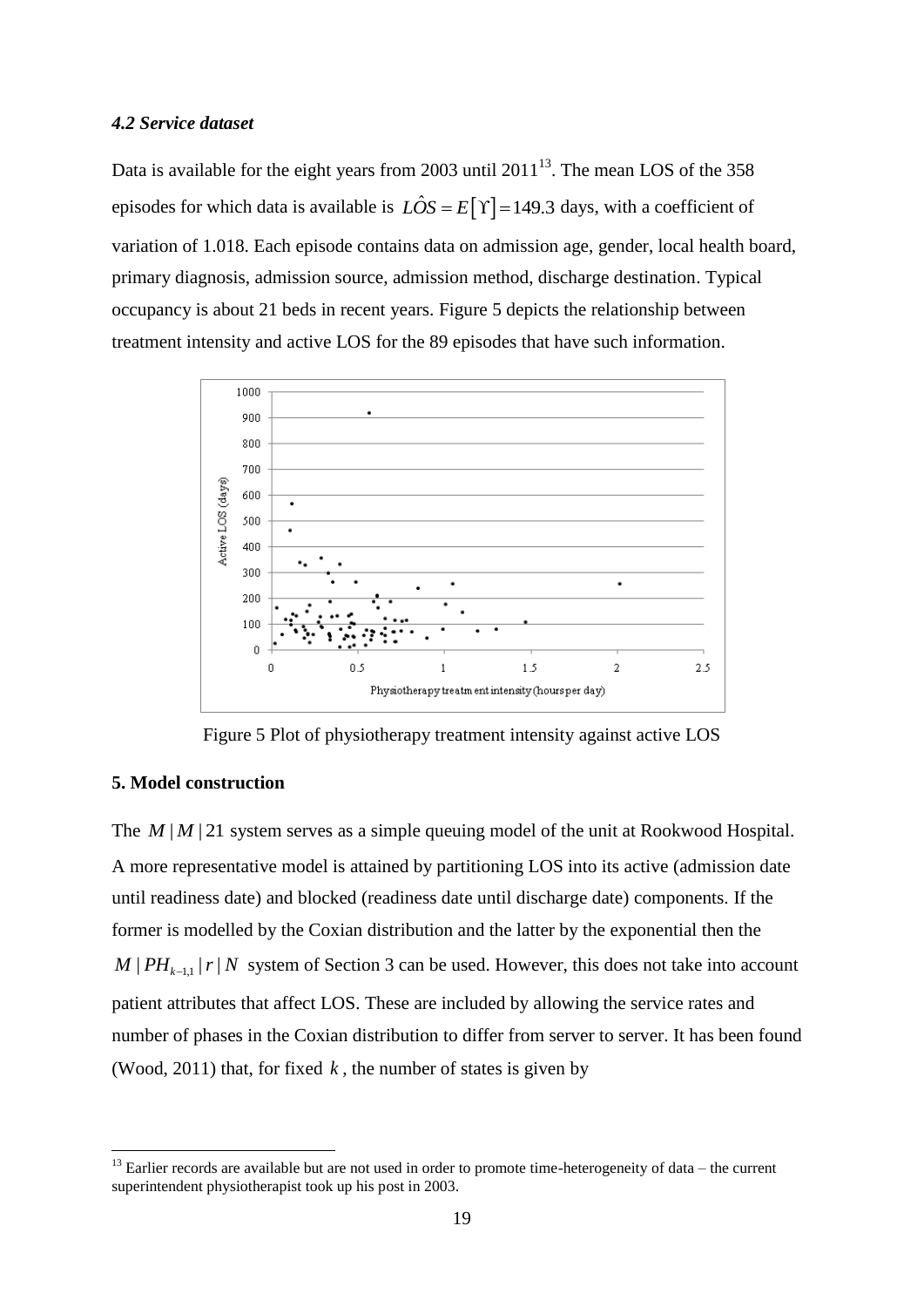$$
\eta_{\text{total}} = \sum_{i=0}^{r} \binom{r}{i} k^i + (N - r) k^r \tag{20}
$$

So for a system with  $k = 3$ ,  $r = 20$  and  $N = 50$ , the dimension of the transition matrix would be 2,229,556 compared with just 1,606 with homogeneous servers (i.e. same number of phases and service rates in each service channel). Clearly this is too large for analysis, and so an alternative is favoured.

Here, a small number, *p* , of patient groups are formed based on the values of the most significant patient attributes that return a low variance of active LOS within each group (Stage One). The homogenous-server queuing system of Section 3 (i.e.  $M | PH_{k-1,1} | r_i | N_i$  for  $i = 1, ..., p$  with  $r = \sum r_i = 21$ ) is thereafter used to model the LOS of each patient group (Stage Four). But the active service phase rates are dependent on treatment intensity. The automated scheduling program is used to produce group average values for physiotherapy intensity (Stage Two). This is done using typical values of the input variables (Section 2) since, for model construction, a representation of reality is sought. The resulting treatment intensity levels must equal the empirical averages for each patient group. Graphs plotting group treatment intensity against group active LOS (Stage Three) are then used to obtain average values of active LOS for each patient group. For model construction these must equal their empirical counterparts.

# *5.1 Stage One: Patient groups*

Classification and Regression Tree (CART) analysis is used to produce a binary decision tree by performing, at each iteration, a two-way split on a particular variable based on the largest reduction in variance. In this case, the target variable is active LOS and the predictor variables are listed in Section 4.2. The program Treeworks (Harper & Leite, 2008) is used to produce four mutually exclusive groups (Table 5) with a 21% reduction in variance. The appendix contains summary statistics for LOS based on the three patient attributes that were branched on.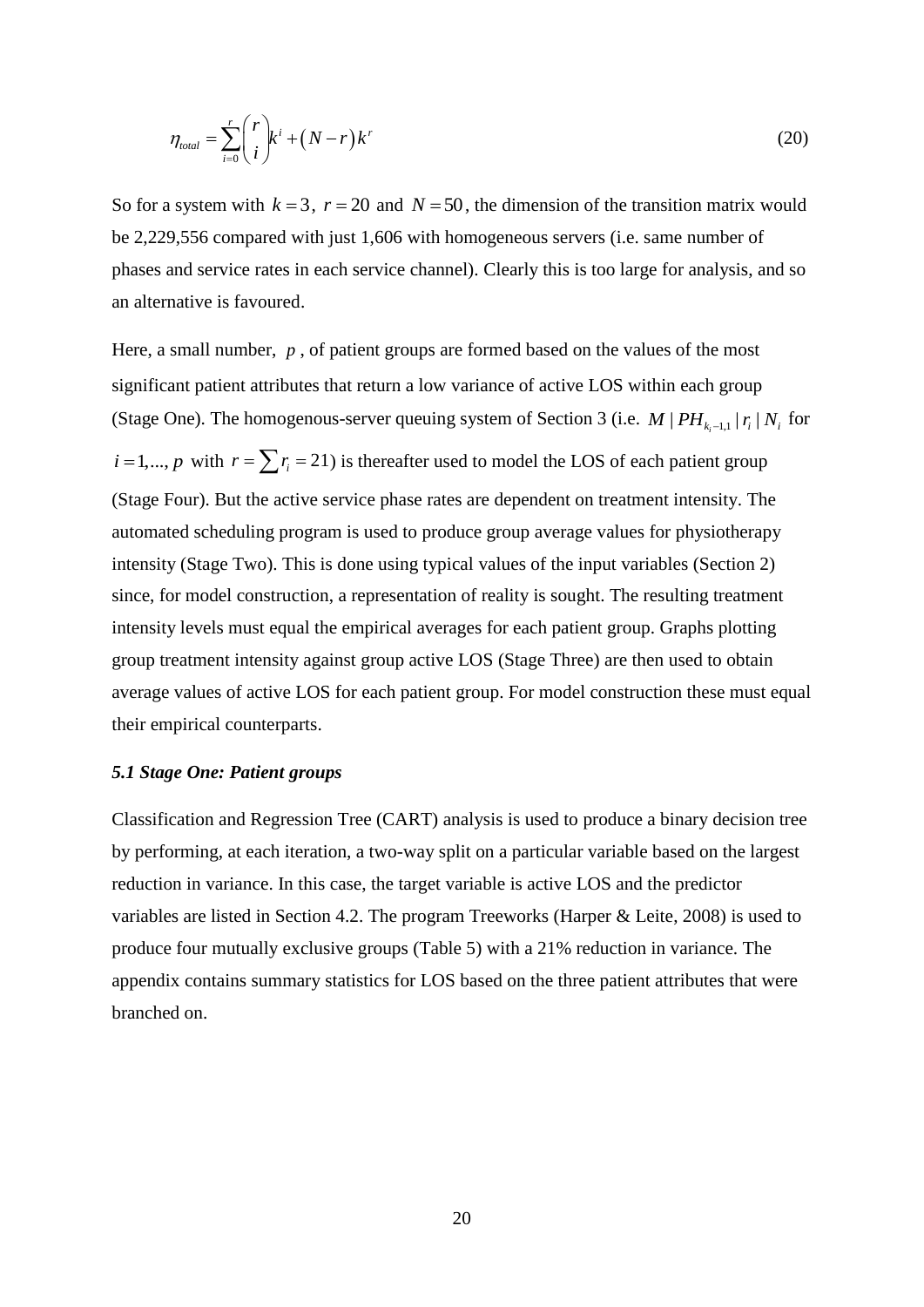|                  |                             | Table 5 Specification of the four patient groups |                    |  |
|------------------|-----------------------------|--------------------------------------------------|--------------------|--|
| Group            | Discharge destination       | <b>Admission Source</b>                          | Diagnosis          |  |
| Usual residence, |                             | Cardiff University hospital,                     |                    |  |
|                  | Temporary residence         | Usual residence                                  | (any)              |  |
| $\mathcal{D}$    | Usual residence,            | Other NHS hospital                               |                    |  |
|                  | Temporary residence         |                                                  | (any)              |  |
| 3                | Internal transfer, Other    | $(\text{any})$                                   | GBS, Anoxia, MS,   |  |
|                  | Trust, Non-NHS nursing home |                                                  | Other neuropathies |  |
|                  | Internal transfer, Other    |                                                  | ABI, TBI, Other    |  |
|                  | Trust, Non-NHS nursing home | (any)                                            |                    |  |

Table 5 Specification of the four patient groups

If  $n_i$  and  $\angle \hat{O}S_i$  denote the sample size and mean LOS of group *i*, then  $n_1 = 183$ ,  $n_2 = 40$ ,  $n_3 = 41$ ,  $n_4 = 94$  and  $\angle LOS_1 = 86.27$ ,  $\angle LOS_2 = 162.02$ ,  $\angle LOS_3 = 175.49$ ,  $\angle LOS_4 = 255.21$ . The proportion of service channels assigned to the queuing system of each group is set equal to the proportion of bed days occupied by patients of that group, i.e.

$$
r_i = \frac{n_i \cdot L\hat{O}S_i}{\sum_{i=1}^p n_i \cdot L\hat{O}S_i} \cdot r
$$
\n(21)

Since  $r_i \in \square^+$  they are rounded such that  $r_1 = 6$ ,  $r_2 = r_3 = 3$ ,  $r_4 = 9$ .

### *5.2 Stage Two: Treatment intensity*

The automated scheduling program described in Section 2 is amended to deal with groups of patients instead of individuals. Here, typical values of patient demand, details and priority are entered for each group (not for each patient). On the supply-side, a typical skill-mix is entered alongside typical working hours and availabilities. Once the schedule is run, a number of performance measures are output – the most important being 'group average clinical minutes received'. After five runs of the program the average intensity of physiotherapy for each group is  $I\hat{N}T_1 = 0.4333$ ,  $I\hat{N}T_2 = 0.3905$ ,  $I\hat{N}T_3 = 0.6262$ ,

 $I\hat{N}T_4 = 0.5214$  hours per day. These are all very close to the actual/empirical group averages obtained through the Service dataset.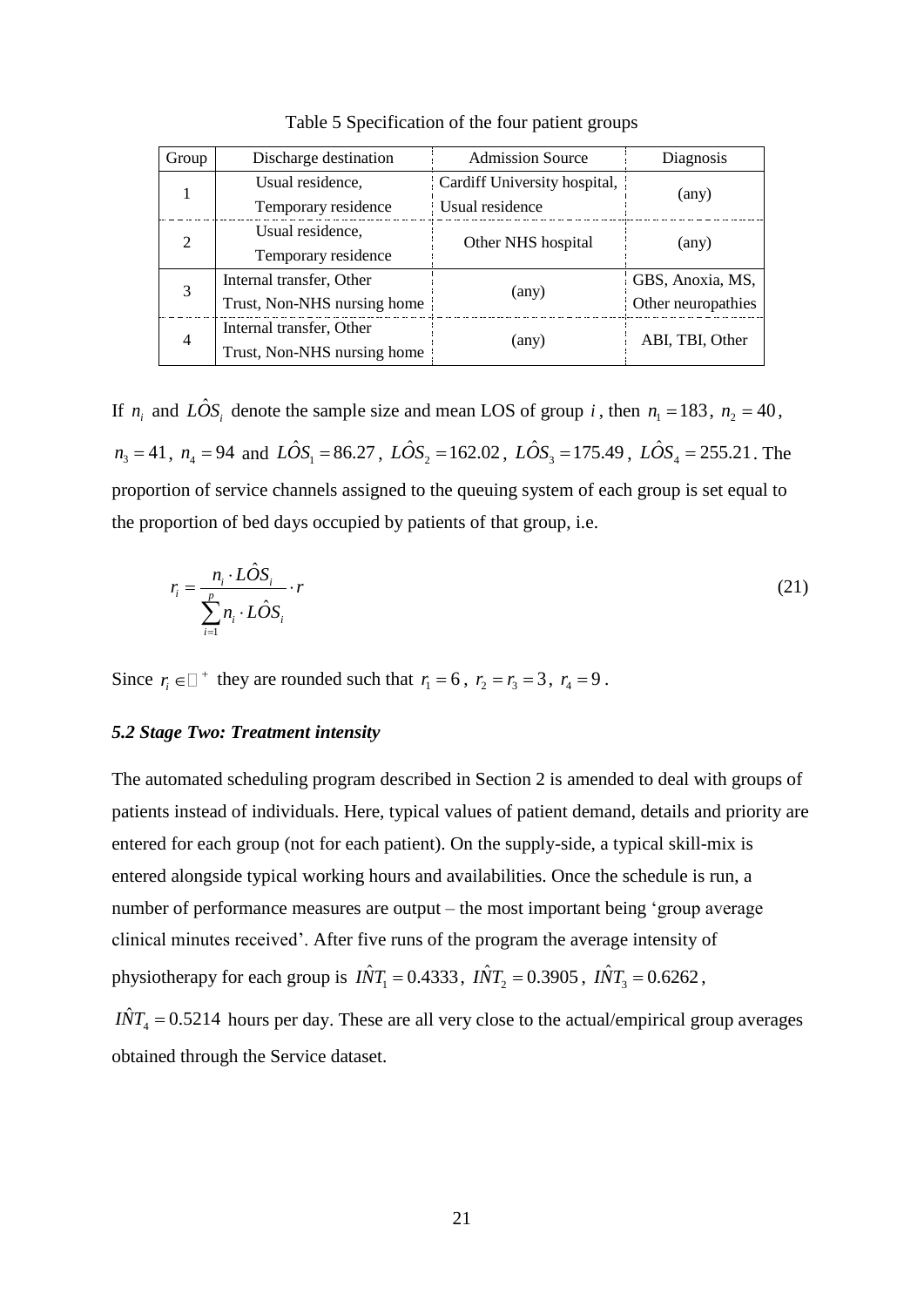### *5.3 Stage Three: Service rates*

Scatter plots similar to Figure 5 are produced for each patient group. A line of best fit of active LOS against treatment intensity is then fitted to each graph. If  $\hat{n}_i$  denotes the number of episodes of each group *i* that have data on physiotherapy intensity and date ready for discharge then  $\hat{n}_1 = 46$ ,  $\hat{n}_2 = 13$ ,  $\hat{n}_3 = 7$ ,  $\hat{n}_4 = 23$ . Let  $x_j$  and  $y_j$  denote the physiotherapy intensity and active LOS of observation  $j \in \{1, ..., \hat{n}_i\}$  for group *i*. The line of best fit given by the equation

$$
y_j = \beta_1 + \frac{\beta_2}{x_j} \tag{22}
$$

is fitted to the plot by the method of least squares by minimising

$$
\sum_{\forall j} \left( y_j - \beta_1 - \frac{\beta_2}{x_j} \right)^2 \tag{23}
$$

The constraint

$$
L\hat{O}S_i^{active} = \beta_1 + \frac{\beta_2}{I\hat{N}T_i}
$$
 (24)

is added to ensure that the average level of physiotherapy intensity corresponds to the average active LOS for each group (obtained in Section 5.4).

# *5.4 Stage Four: Queuing system*

Coxian distributions are fitted to active LOS by maximum likelihood through the Nelder-Mead 'simplex' algorithm in Matlab. The approximations are displayed in Figure 6.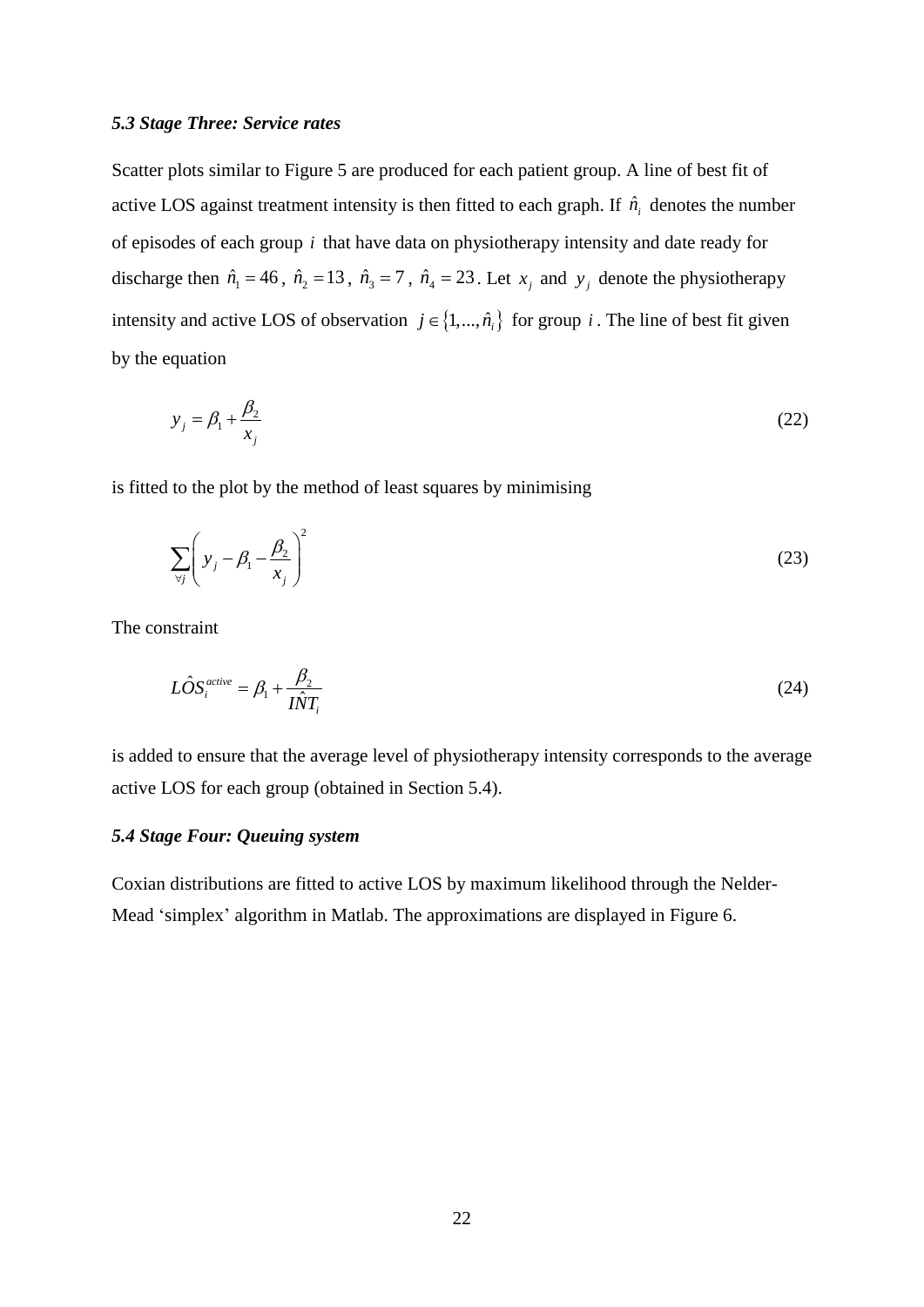

Figure 6 Coxian approximations to active LOS for each patient group

Here,  $k_1^{active} = k_4^{active} = 2$  and  $k_2^{active} = k_3^{active} = 3$  where  $k_i^{active}$  $k_i^{active}$  is the number of phases in the Coxian distribution of patient group *i* . The Bayesian Information Criterion and Akaike Information Criterion are used to balance goodness of fit with tractability (as more phases implies higher transition matrix dimension). The mean of each distribution is  $\hat{LOS}_1^{active} = 72.22$ ,  $\hat{LOS}_2^{active} = 136.55$ ,  $\hat{LOS}_3^{active} = 120.87$ ,  $\hat{LOS}_4^{active} = 177.53$ . These are approximately equal to their empirical counterparts. The exponential distribution is fitted to blocked LOS for each group by taking the rate parameter as the reciprocal of the empirical  $\hat{D}_{\text{averages,}} \ \hat{L} \hat{O} S_1^{blocked} = 13.63 \ , \ \hat{L} \hat{O} S_2^{blocked} = 26.35 \ , \ \hat{L} \hat{O} S_3^{blocked} = 53.12 \ , \hat{L} \hat{O} S_4^{blocked} = 77.09 \ .$ 

The buffer size of each system is calculated as the proportion of beds allocated to each group multiplied by total buffer size, i.e.

$$
N_i = r_i + \frac{r_i}{r}N\tag{25}
$$

The total buffer size is set at 28 (maximal queue size from Arrivals dataset is 25) and so  $N_1 = 14$ ,  $N_2 = N_3 = 7$ ,  $N_4 = 21$ .

The final step in parameterising the model is to estimate the four remaining parameters,  $\lambda$ ,  $\delta$ ,  $\gamma$ ,  $\theta$ . Estimations of these cannot be found directly and so they are determined by trial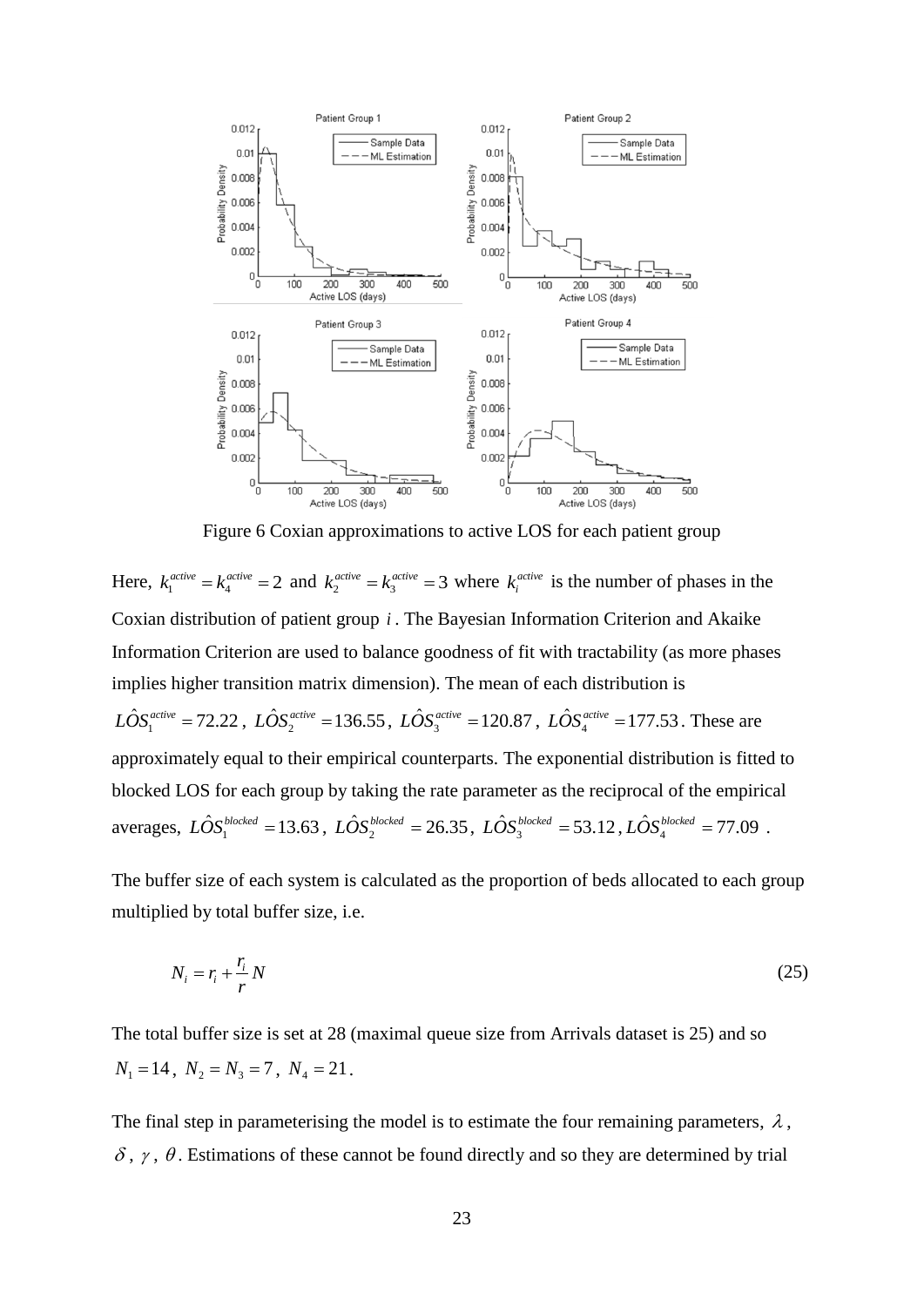and error such that the performance measures of the resulting model are equivalent to some target values. Unfortunately, the results of Section 4.1 cannot be used as targets since the timescales of the Arrivals and Service datasets do not correspond. Moreover, it is clinical opinion that LOS has been noticeably larger in the sixteen months of the Arrivals dataset than in years past. However, there is no reason to suppose that the effective arrival rate has changed over time. The targets for the effective arrival rates into each of the four systems are deduced. They cannot be derived exactly through the Arrivals dataset since the patient attributes (listed in Section 4.2) are not recorded for each referral. Instead the proportion of total arrivals (0.36364) to each patient group is set equal to their proportion of total throughput, i.e.

$$
\tilde{\lambda}_i = \frac{\frac{r_i}{\hat{LOS}_i}}{\sum_{t=1}^4 \frac{r_t}{\hat{LOS}_t}} \cdot \tilde{\lambda}
$$
\n(26)

Thus,  $\lambda_1 = 0.18010$ ,  $\lambda_2 = 0.04795$ ,  $\lambda_3 = 0.04427$ ,  $\lambda_4 = 0.09132$ . Appropriate targets for the mean probabilities of reneging are now deduced using the mean service time from the Service dataset. Since the mean occupancy of each system is bounded above by the number of servers then, from eqn. (19),

$$
\tilde{\lambda}_i < r_i E\big[\Upsilon_i\big]^{-1} + \tilde{\lambda}_i \tilde{P} r_i \tag{27}
$$

By substitution of eqn. (26) into eqn. (27), and noting  $E[Y_i] = L\hat{O}S_i$ , returns

$$
\tilde{P}r_i > 1 - \frac{\sum r_i E[\Upsilon_i]^{-1}}{\tilde{\lambda}} = 0.614
$$
\n(28)

The parameters  $\lambda$ ,  $\delta$ ,  $\gamma$ ,  $\theta$  are now varied such that the  $\lambda_i$  and  $\tilde{P}r_i$  are approximately equal to these targets. Steady-state probabilities are deduced for the holistic system by the

multiplication of those for each of the four constituent systems (due to independence). Thus,  
\n
$$
P\Big(\langle n_1, n_{1,1}, ..., n_{1,n} \rangle \cup \langle n_2, n_{2,1}, ..., n_{2,n_2} \rangle \cup \langle n_3, n_{3,1}, ..., n_{3,n_3} \rangle \cup \langle n_4, n_{4,1}, ..., n_{4,n_4} \rangle \Big)
$$
\n
$$
= \prod_{i=1}^4 P\Big(\langle n_i, n_{i,1}, ..., n_{i,n_i} \rangle \Big)
$$
\n(29)

Figure 7 depicts the probability density for the number in system.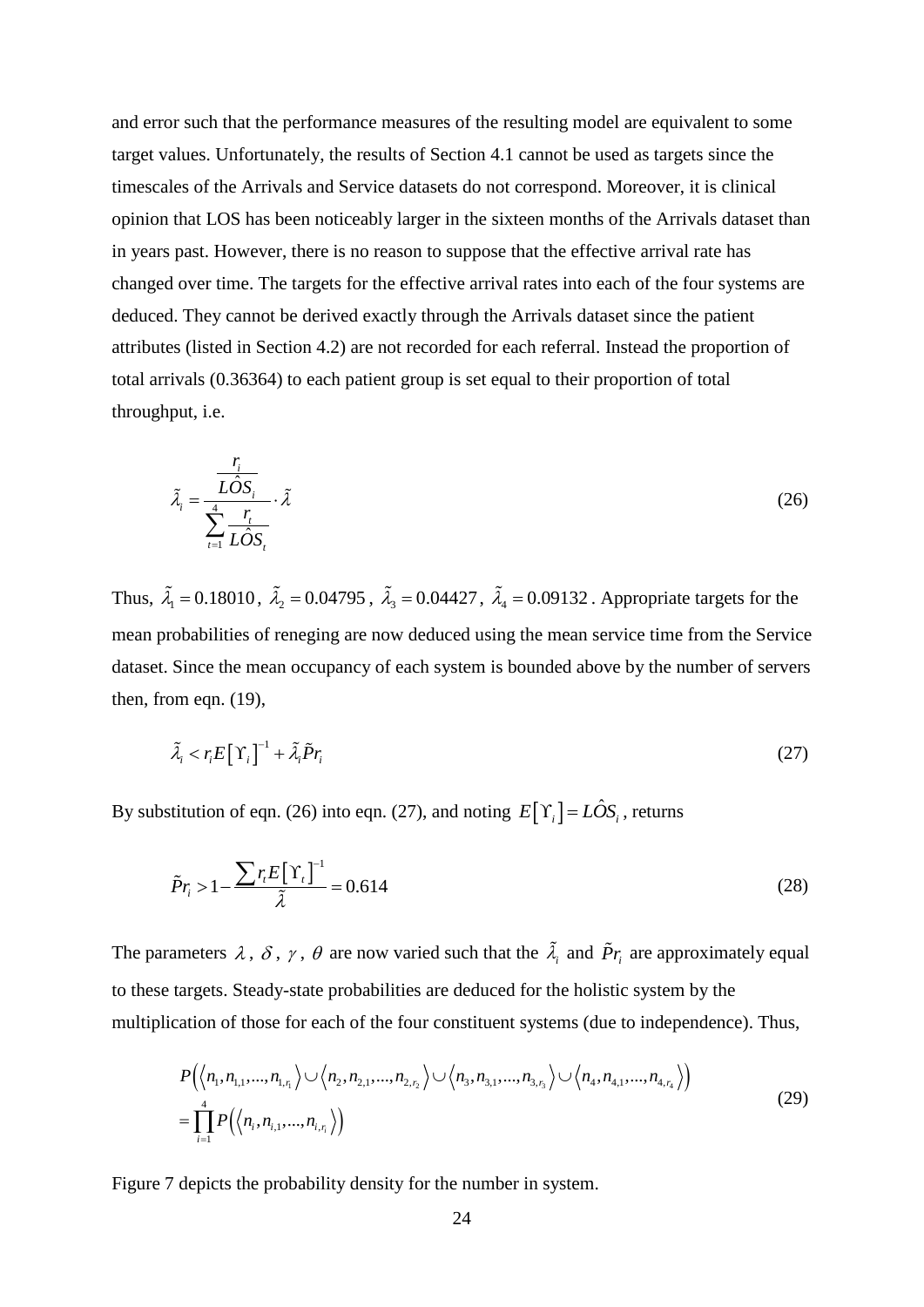

Figure 7 Graph of probability density for number in system

The performance measures for the holistic system are deduced as follows. If  $P \in \{L, L_q, \tilde{\lambda}, T_p, \pi\}$  then

$$
E\left[\mathbf{P}_{\text{sys}}\right] = \sum_{i=1}^{4} E\left[\mathbf{P}_i\right]
$$
\n(30)

If  $P \in \{W, T, \tilde{P}r\}$  then each measure is weighted by their throughput, i.e.

$$
E\left[\mathbf{P}_{sys}\right] = \left(\sum_{i=1}^{4} T p_i\right)^{-1} \sum_{i=1}^{4} T p_i E\left[\mathbf{P}_i\right]
$$
\n(31)

The value of these performance measures are displayed in Table 6.

| Table 6 Performance measures of the model  |        |                       |  |  |  |  |
|--------------------------------------------|--------|-----------------------|--|--|--|--|
| $\widetilde{\lambda}_{sys}$                | 0.3629 | referrals/day         |  |  |  |  |
| $\pi_{\rm sys}$                            | 20.76  | beds                  |  |  |  |  |
| $\tilde{P}r_{\rm sys}$                     | 0.617  |                       |  |  |  |  |
| $Tp_{\rm sw}$                              | 50.79  | episodes/year         |  |  |  |  |
| $E\lceil L_{\rm sys}\rceil$                | 31.16  | referrals or patients |  |  |  |  |
| $E\left[ \right. L_{q,sys} \left. \right]$ | 10.4   | referrals             |  |  |  |  |
| $E\left[T_{\rm sys}\right]$                | 85.89  | days                  |  |  |  |  |
| E                                          | 28.66  | days                  |  |  |  |  |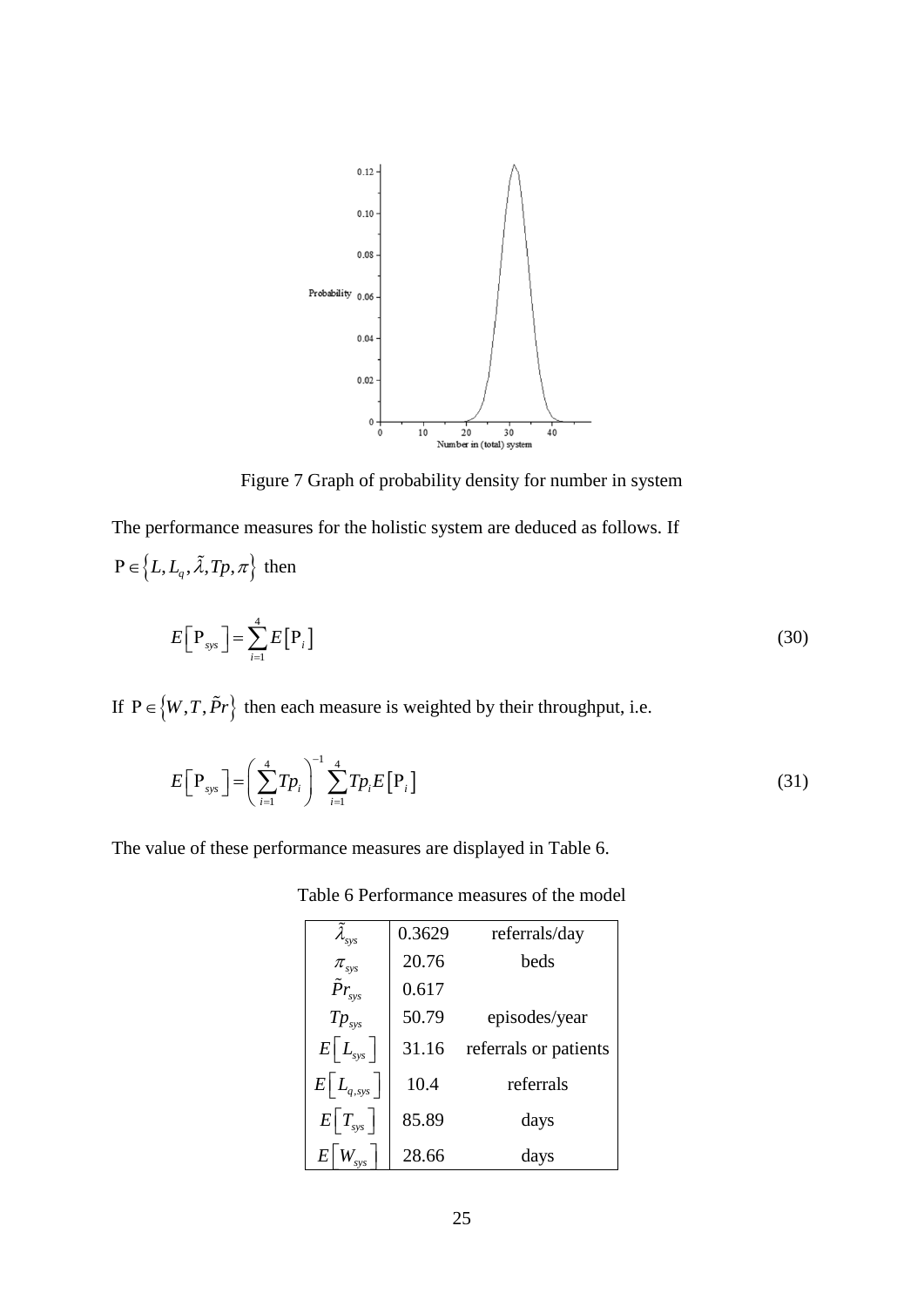Thus there is a 0.2% difference between the model and target mean effective arrival rates and a 0.5% difference between the model and target mean probabilities of reneging. In the absence of other numerical targets, clinicians have examined graphical outputs and other performance measures in order to confirm an accurate representation of the unit. The annual running cost of the unit (with a bed-cost per day of £480) is estimated through the formulae

$$
\pi_{\rm sys} \times \pounds 480 \times 365 = \pounds 3.637 \text{m} \tag{32}
$$

### **6. Hypothetical scenarios**

Many what-if type scenarios have been considered in this study involving changes to the number of beds, composition of therapy, and skill-mix of staff. The effects of an ageing population have also been studied by creating two patient groups based on age and increasing the arrival rate into the one that contains older patients. Two hypothetical scenarios are forthwith examined in further detail.

# *6.1 Reduction in blocked LOS*

The scenario concerning a 50% reduction in blocked LOS can be evaluated by making a change only to Stage Four. Here the blocked service rates for each system are increased twofold. This yields a mean occupancy of  $\pi = 20.65$ , a mean probability of reneging of  $\tilde{P}r = 0.576$ , an annual throughput of  $Tp = 56.68$ , an average wait of  $E[W] = 25.71$  and an expected queue length of  $E\left[L_q\right] = 9.42$ . Using eqn. (32) returns an annual running cost of £3.618m. Thus the average cost per patient episode has decreased from £72k to £64k.

If a 100% reduction can be achieved then  $\pi = 20.4$ ,  $\tilde{P}r = 0.452$ ,  $Tp = 59.54$ ,  $E[W] = 22.33$ and  $E\left[L_q\right] = 8.21$ . Annual costs are reduced to £3.574m (£60k per episode).

# *6.2 Workforce enlargement*

This hypothetical scenario involves making a change to the automated scheduling program (Stage Two) since the size (and skill-mix) of the workforce affects group average treatment intensity values. In this example the number of FTEs is increased by one third (whilst retaining a proportionate skill-mix). After five runs of the program the average intensity of physiotherapy for each group is  $I\hat{N}T_1 = 0.6$ ,  $I\hat{N}T_2 = 0.4929$ ,  $I\hat{N}T_3 = 0.7857$ ,  $I\hat{N}T_4 = 0.7143$ .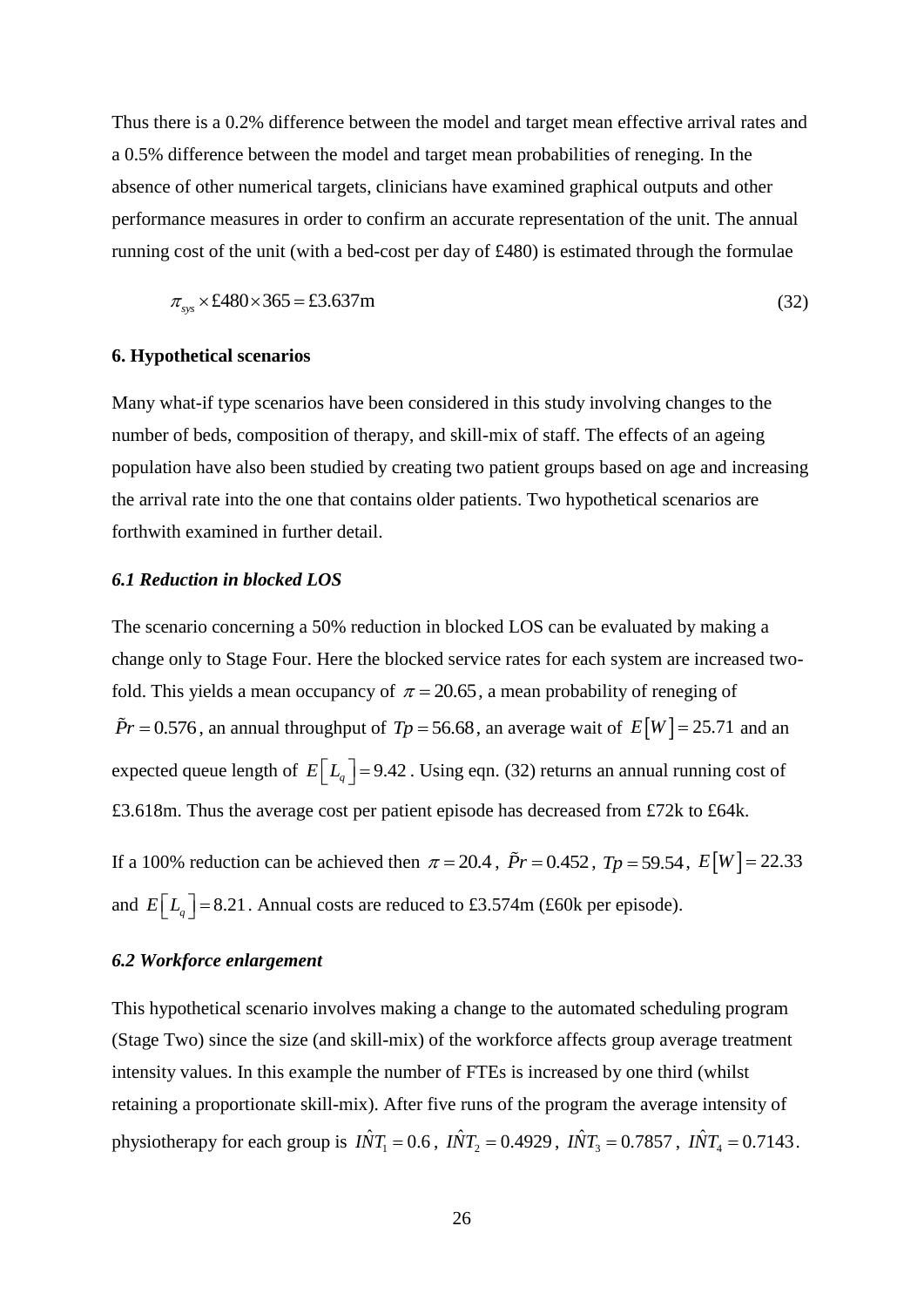Using these and eqn. (22) for each system yields  $\angle L\hat{O}S_1^{active} = 70.01$ ,  $\angle L\hat{O}S_2^{active} = 125.61$ ,  $\hat{LOS}_3^{active} = 112.44$ ,  $\hat{LOS}_4^{active} = 164.88$  *(Stage Three)*. Finally, the active LOS distributions are amended such that their means are equivalent to these values. This is done by making proportionate adjustments to the service rates whilst holding constant the transition probabilities. This ensures that the underlying shape of the approximating distribution remains the same but the expected values are appropriately scaled. It is done by solving the following equation (based on 'expected service time' in Table 4) for  $\hat{p}_i$ :

$$
L\hat{O}S_i^{active} = \frac{1}{\hat{p}_i \mu_{i,1}} + \sum_{l=2}^{k_i^{active}} \frac{1}{\hat{p}_i \mu_{i,l}} \sum_{j=1}^{l-1} (1 - \alpha_j)
$$
(33)

The new active service rates are the product of the old service rates and the respective  $\hat{p}_i$ . Solving the holistic queuing system yields  $\pi = 20.73$ .  $\tilde{P}r = 0.604$ ,  $Tp = 52.78$ ,  $E[W] = 27.62$  and  $E[L_q] = 10.08$ . The annual cost is  $20.73 \times \text{\pounds}480 \times 365 = \text{\pounds}3.632 \text{m}$  in addition to the cost of the extra physiotherapists, £77k. However, in order to affect active LOS, these changes to the workforce must be made to all other departments at a cost of £73k. So the total annual cost is £3.782m and the cost per episode is just under £72k.

# **7. Discussion**

A queuing model of a neurological rehabilitation unit has been presented. Two major components of this model, the automated scheduling program and a relevant queuing system, are described separately in Sections 2 and 3. The data is then introduced in the following section and the four-stage model is constructed in Section 5. Two hypothetical scenarios are thereafter evaluated in Section 6. The results of these are now discussed.

Clearly there are significant advantages in reducing the delay to discharge. With a 50% reduction in blocked LOS, there is lower bed occupancy and so annual running costs are £19k less. The 12% increase in throughput and 7% decrease in the probability of reneging mean that more patients are benefitting from a specialist rehabilitation programme. Such patients are less of a burden on social services (Turner-Stokes et al, 2006) and are more likely to reenter the workforce (Cullen et al, 2007). Referred patients can also expect a 17% shorter wait in the queue. This has physical as well as psychological benefit since the condition of the patient can deteriorate in an inappropriate setting (Cope & Hall, 1982). Decreased waiting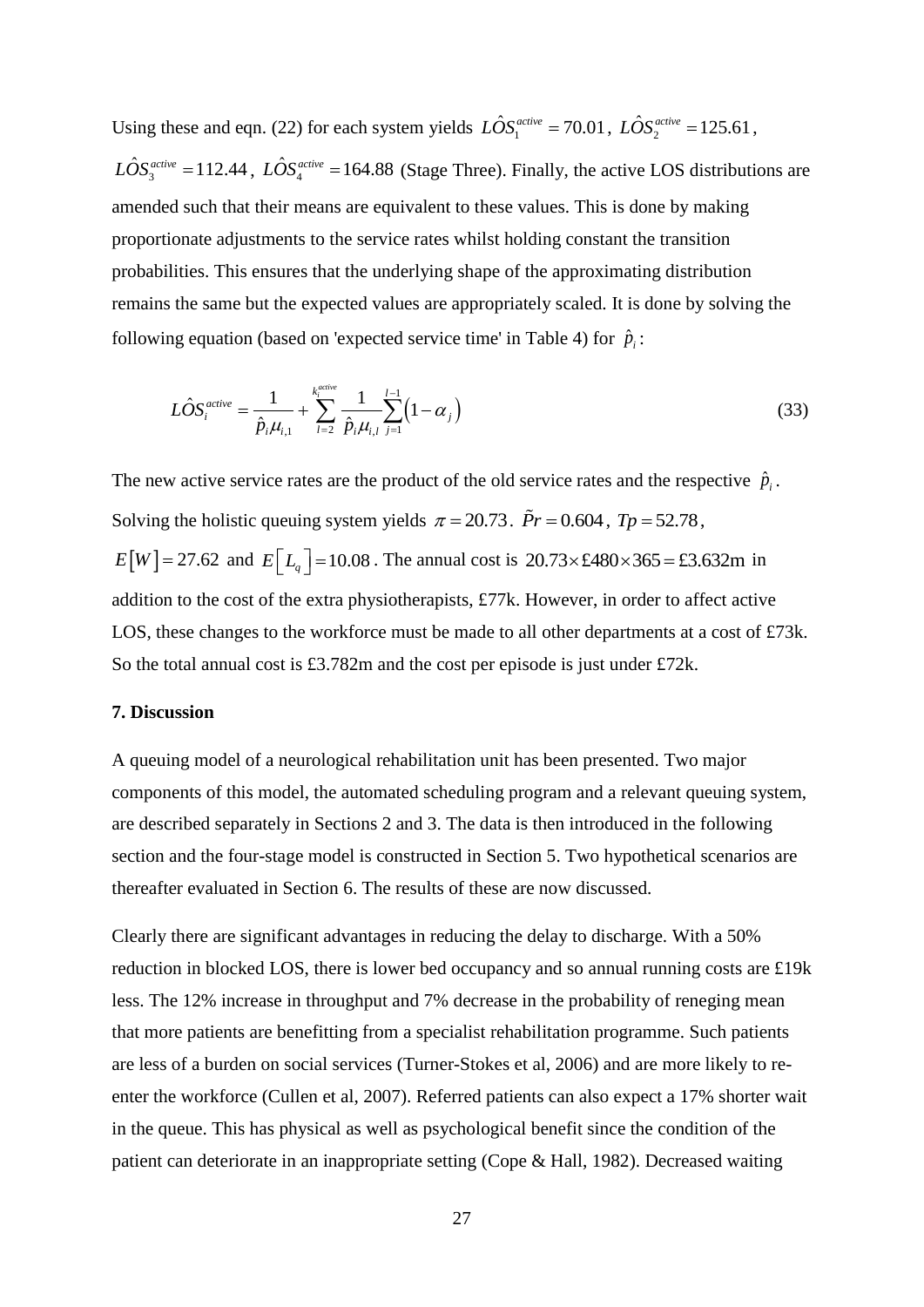time also has a consequent effect in reducing bed-blocking at the referring facilities upstream where bed costs are much higher.

But how can delays to discharge actually be reduced at Rookwood Hospital? One idea is to inform discharge destinations of the expected discharge readiness dates as early as possible. This should allow plenty of time for them to make the necessary arrangements to receive the patient on time. Accurate estimations of expected LOS can be deduced from a binary decision tree (similar to that described in Section 5.1) using the values of the attributes listed in Section 4.2.

Increasing the size of the workforce affects the active component of LOS. Like the previous scenario this has a positive effect on throughput, reneging and waiting times but requires additional resources. A rival option to improve throughput is to increase the number of beds whilst holding constant treatment intensity. This would cost £70k more per annum but would increase throughput to 53.78 and decrease the probability of reneging to 0.595. The cost per episode would be approximately equivalent. The purpose of this study is not to recommend a particular strategy but to lay out the pros and cons of a variety of scenarios that have been suggested by clinicians. Management can then determine whether additional costs are outweighed by improvements in performance.

As would be expected there are limitations associated with such a complex model – many of which relate to the (potentially unknown) extent to which assumptions are satisfied. For example, it is assumed in Stage Two that the amount of treatment scheduled by the automated program is equivalent to the amount received. Due to 'shocks' such as employee absence or patient illness this is not always the case. In Stage Four it is assumed that the queue discipline is first-in first-out, whilst in reality the condition of the patient is also a factor. But perhaps the largest limitation of this project has been the availability of data. In populating the Service dataset it was necessary to strike a balance between the quality and quantity of data. Whilst it was possible to collect more data (from years earlier than 2003), the relevancy of this data would be questionable (since clinical practices change over time).

There is plenty of scope for further work. Patient outcome is part of the trilateral relationship (with treatment intensity and LOS) that has been held constant in this study. That is, changes to treatment intensity affect active LOS such that outcome is unaltered. The ability to have this as a free variable would permit the evaluation of some interesting scenarios. Other studies (such as Turner-Stokes, 2007) suggest that a greater outcome equates to less cost per

28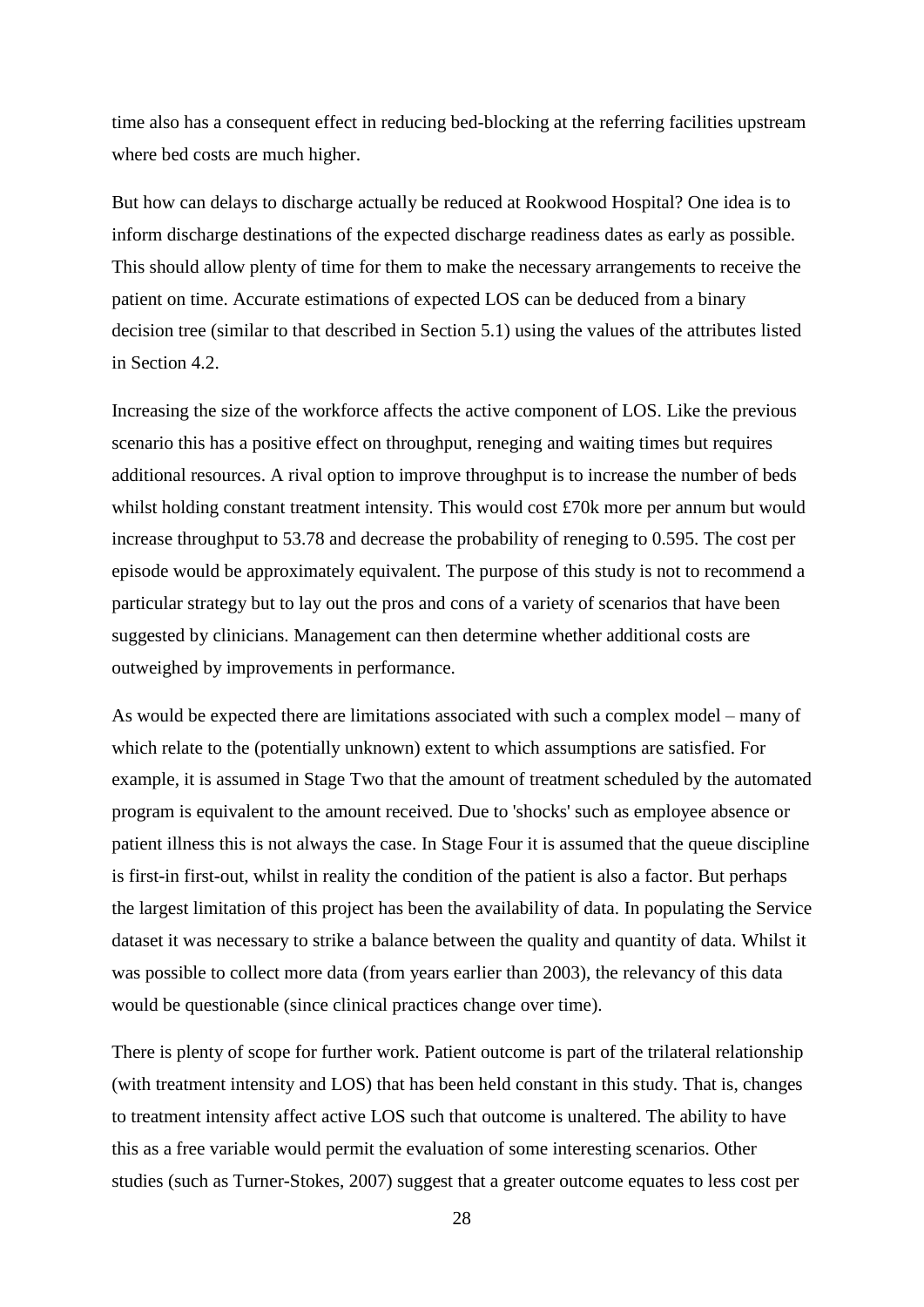unit time post-discharge. Here, the time required to offset the additional costs associated with a higher outcome is studied. According to the relationship, a higher outcome can be achieved through increased LOS or treatment intensity or both. If included in the queuing model, then the consequent effect of such alterations on outcome could be evaluated. If the relationship between outcome and cost per unit time post-discharge is known then a number of valuable what-if questions can be asked. For example, is it cost-effective to provide younger patients with a better outcome? Clearly, the integration of inpatient rehabilitation with related facilities (in this case, downstream) presents some interesting opportunities.

In conclusion, this study has showcased the benefits of academic advancement in operational research; the application of novel techniques to novel settings. Not only have theoretical advancements been made in this work but these have been successfully applied to an important real-life process that has seen little research to date. Mr Jakko Brouwers MSc MCSP, Senior Service Improvement Programme Manager and Superintendent Physiotherapist at Rookwood Hospital, remarks that this work has *'had a huge impact in how resources are utilised'*. On the timetabling of physiotherapy treatment he says that *'automated computer scheduling has created a fairer system for patients'*. Mr Brouwers also confirms the benefits bought about by the holistic model, claiming that it *'has been a real asset in that it has opened the eyes of the operational service managers to the issues regarding patient flow'*. He continues: *'These insights are now used on a regular basis in waiting list management and admissions meetings'*. In summary, Mr Brouwers concludes that *'the investment from the department in support of the research has been well worth it'*.

# **Acknowledgements**

The authors would like to acknowledge the help and support of staff at Rookwood Hospital with particular thanks to Jenny Thomas, Jakko Brouwers and Angelo Lamberti. The authors would also like to thank the referee. This work has been funded by the Engineering and Physical Sciences Research Council (EPSRC) through a Science and Innovation (LANCS) initiative.

# **Appendix**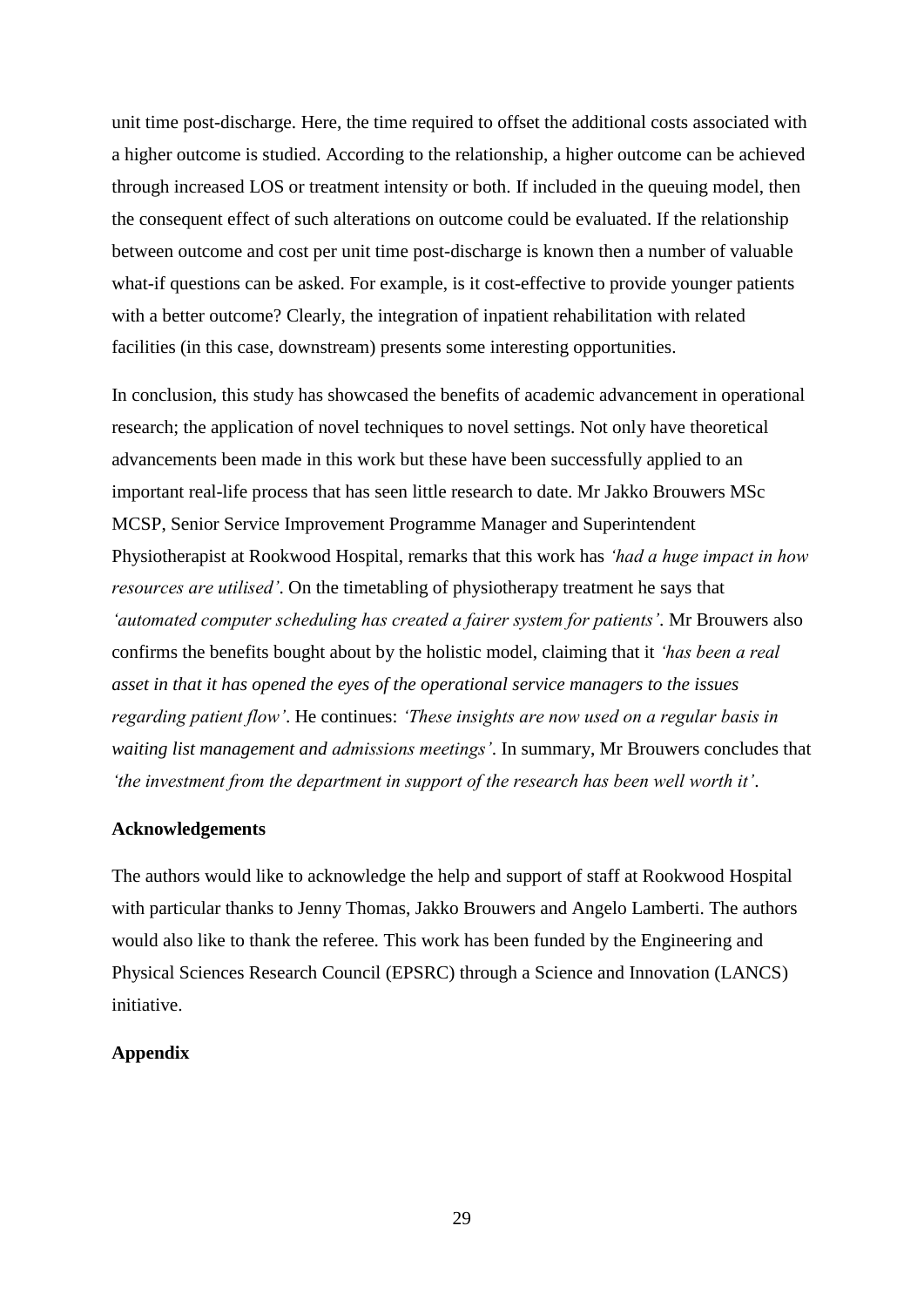|                        |       |       |       | Table A.1 Basis statistics for LOS categorised by discharge destination              |       |
|------------------------|-------|-------|-------|--------------------------------------------------------------------------------------|-------|
| Discharge Destination: |       |       |       | Usual residence Internal transfer Other Trust Non-NHS nurs. home Temporary residence |       |
| n                      | 2.12  | -61   | 50    | 15                                                                                   | 6     |
| mean<br>LOS            | 100.5 | 253.8 | 208.2 | 206.9                                                                                | 114.7 |
| s.d.                   | 109.1 | 215.4 | 136.6 | 111.5                                                                                | 135   |

Table A.1 Basis statistics for LOS categorised by discharge destination

#### Table A.2 Basic statistics for LOS categorised by admission source

| Table A.2 Basic statistics for LOS categorised by admission source |                                                             |       |      |     |         |  |  |  |
|--------------------------------------------------------------------|-------------------------------------------------------------|-------|------|-----|---------|--|--|--|
| <b>Admission Source:</b>                                           | Cardiff University hosp Other NHS hosp Usual residence Temp |       |      |     | Unknown |  |  |  |
| n                                                                  | 229                                                         | 78    | 49   |     |         |  |  |  |
| mean<br>LOS                                                        | 146.3                                                       | 200.1 | 73.6 | 352 | 387     |  |  |  |
| s.d.                                                               | 148.1                                                       | 172.4 | 85.1 |     |         |  |  |  |

|  | Table A.3 Basic statistics for LOS categorised by primary diagnosis |  |  |  |  |  |  |  |
|--|---------------------------------------------------------------------|--|--|--|--|--|--|--|
|--|---------------------------------------------------------------------|--|--|--|--|--|--|--|

| Table A.3 Basic statistics for LOS categorised by primary diagnosis |       |             |    |               |      |           |                    |  |
|---------------------------------------------------------------------|-------|-------------|----|---------------|------|-----------|--------------------|--|
| Primary diagnosis:                                                  | ABI   |             |    | MS TBI Anoxia |      | GBS Other | Other neuropathies |  |
| n                                                                   | 187   | 44          | 42 | 26            | 22   | 14        | 10                 |  |
| mean                                                                | 172.8 | 95.7 132.8  |    | 193.1         | 99   | 104.6     | 83.5               |  |
| LOS                                                                 |       |             |    |               |      |           |                    |  |
| s.d.                                                                | 170.3 | 100.9 126.8 |    | 155.1         | 88.3 | 91        | 131.2              |  |

#### **References**

- Asmussen, S., Nerman, O., & Olsson, M. (1996). Fitting phase-type distributions via the EM algorithm. *Scandinavian Journal of Statistics, 23*(4), 419-441.
- Barnes, M. P. (2003). Principles of neurological rehabilitation. *Journal of Neurology, Neurosurgery & Psychiatry, 74*(4), 3-7.
- Blackerby, W. F. (1990). Intensity of rehabilitation and length of stay. *Brain Injury, 4*(2), 167-173.
- Cifu, D. X., Kreutzer, J. S., Kolakowsky-Hayner, S. A., Marwitz, J. H., & Englander, J. (2003). The relationship between therapy intensity and rehabilitative outcomes after traumatic brain injury: a multicenter analysis1,\* 1. *Archives of physical medicine and rehabilitation, 84*(10), 1441-1448.
- Cope, D. N., & Hall, K. (1982). Head injury rehabilitation: benefit of early intervention. *Archives of physical medicine and rehabilitation, 63*(9), 433-437.
- Cullen, N., Chundamala, J., Bayley, M., & Jutai, J. (2007). The efficacy of acquired brain injury rehabilitation. *Brain Injury, 21*(2), 113-132.
- Faddy, M. J., & McClean, S. I. (2005). Markov chain modelling for geriatric patient care. *Methods of information in medicine, 44*(3), 369-373.
- Hanlon, R. E. (1996). Motor learning following unilateral stroke\* 1. *Archives of physical medicine and rehabilitation, 77*(8), 811-815.
- Harper, P., & Leite Jr, E. (2008). TreeWorks: Advances in Scalable Decision Trees. *International Journal of Healthcare Information Systems and Informatics (IJHISI), 3*(4), 53-68.
- Heinemann, A. W., Hamilton, B., Linacre, J. M., Wright, B. D., & Granger, C. (1995). Functional status and therapeutic intensity during inpatient rehabilitation. *American journal of physical medicine & rehabilitation, 74*(4), 315-326.
- Marshall, A. H., & Zenga, M. (2010). Experimenting with the Coxian Phase-Type Distribution to Uncover Suitable Fits. *Methodology and Computing in Applied Probability*, 1-16.
- McClean, S., & Millard, P. (2007). Where to treat the older patient? Can Markov models help us better understand the relationship between hospital and community care? *Journal of the Operational Research Society, 58*(2), 255-261.